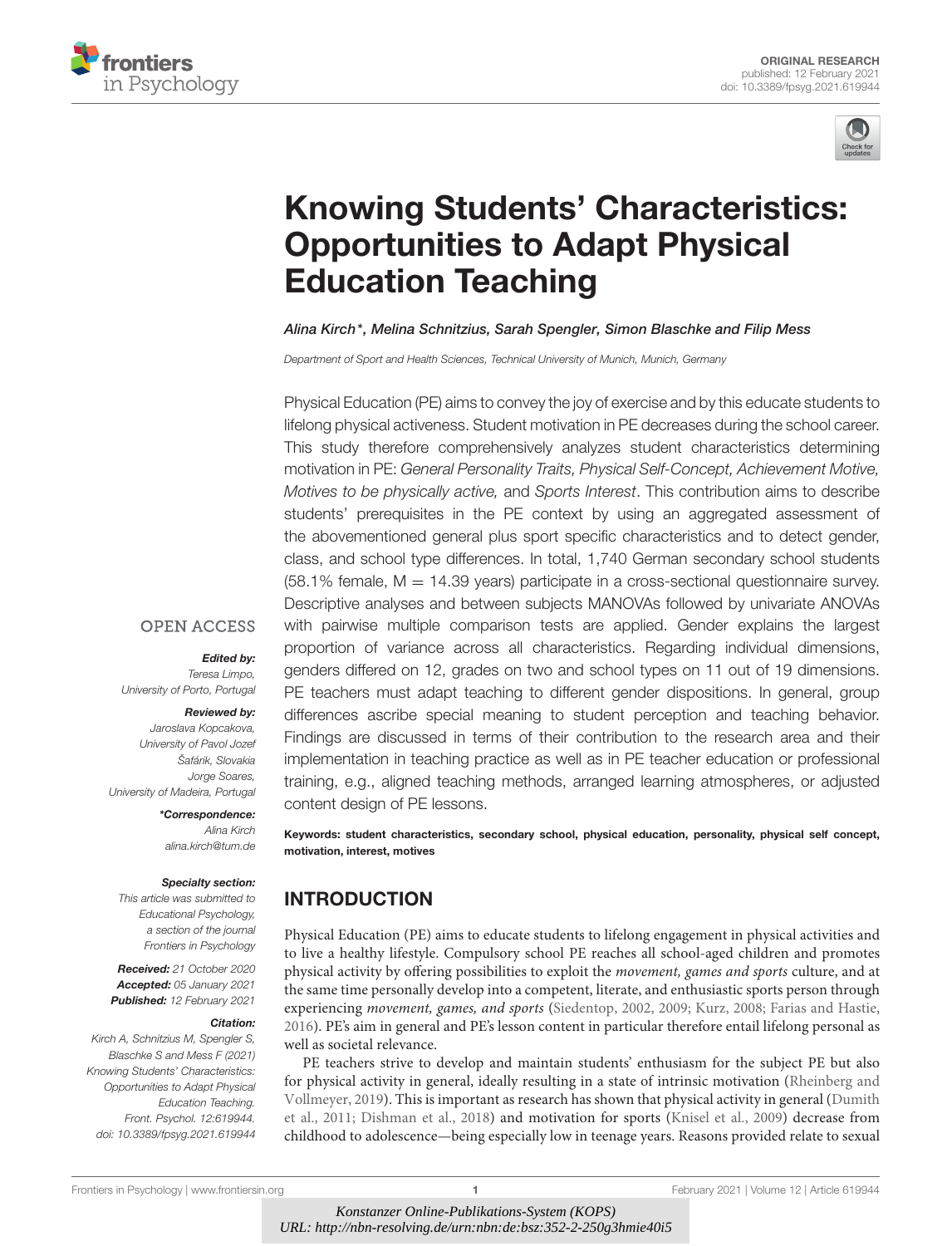maturity [\(Dumith et al., 2011\)](#page-9-1) or to a change and shift of interests away from physical activity in the course of adolescence [\(Marques and Gaspar de Matos, 2014\)](#page-10-5). Consequently, only 26% of German adolescents [\(Finger et al., 2018\)](#page-9-3) fulfill the [World Health Organization'](#page-11-0)s [\(2018\)](#page-11-0) recommendations of 60 min daily moderate- to vigorous-intensity physical activity. Further, the [World Health Organization \(2020\)](#page-11-1) reported an increasing amount of overweight and obese children. Considering these facts, PE's role of transferring knowledge about and enthusiasm for an active and healthy lifestyle becomes more and more important. The Sport Education Model [\(Siedentop et al., 2020\)](#page-11-2) is a commonly followed approach aiming to provide students with authentic experiences and by this, gain motivation within PE. By taking on roles within learning experiences, students develop personally and internalize the idea of sport.

PE has to highlight different physical activity capabilities and allow students to experience a multifaceted movement, games, and sports culture in order to find their individually preferred activity. Students make use of and experience PE's movement offers differently though. PE lessons therefore require an adequate design, which addresses each student appropriately [\(Powell and Kusuma-Powell, 2011\)](#page-10-6). It is therefore essential to investigate student characteristics in the PE context.

Scientifically examining student characteristics for targeted and sustainable learning processes in school has been prevalent in general educational research (e.g., [Drachsler and Kirschner, 2011;](#page-9-4) [Powell and Kusuma-Powell, 2011\)](#page-10-6). Researchers have typically focused on single characteristics (e.g., Personality Traits or Self-Concept) and examined their relationship to, e.g., students' motivation to learn. Also in the PE context, researchers have examined the relationship between single characteristics and student motivation. In order to meet PE's specific peculiarities and requirements with its accompanied inherent experiences, an examination needs to consider not only general but also sport specific characteristics [\(Beni et al., 2017\)](#page-9-5). Our study therefore addresses the following five characteristics:

- (I) General Personality Traits as stable individual differences over time and situation, which explain thoughts, behavior, and emotions [\(Hogan et al., 1996\)](#page-10-7). The five-factor model describes personality in five dimensions (Conscientiousness, Openness, Extraversion, Agreeableness, Neuroticism) and has proven its empirical validity in personality research [\(Rammstedt et al., 2018\)](#page-10-8). [Komarraju and Karau \(2005\)](#page-10-9) as well as [Ljubin-Golub et al. \(2019\)](#page-10-10), e.g., have highlighted the relationship between students' non-cognitive personality traits and their motivation to learn. Relationships between students' personality traits and their motivation to learn, and perform in the lesson have also been shown for PE specifically.
- (II) Physical Self-Concept as sport specific characteristic is an important mediator for physical activity (Jackson-Kersey and Spray, [2013\)](#page-10-11) and motor abilities [\(Jekauc et al., 2017\)](#page-10-12). Additionally, students' Physical Self-Concept is positively related to motivation in PE [\(Murcia, 2012\)](#page-10-13). The overarching facets of the Physical Self-Concept [\(Braun et al., 2018\)](#page-9-6) can be categorized as Sports Competence, Physical Self-Esteem, and Global Self-Worth.
- (III) Achievement Motive, classified into Hope for Success and Fear of Failure, has intensively been researched in motivational psychology [\(Rheinberg, 2006\)](#page-10-14) but also offers links for school-based learning [\(Urhahne, 2008\)](#page-11-3). Students' Achievement Motive, e.g., correlates with their learning performance [\(Tanaka and Yamauchi, 2000\)](#page-11-4) and learning behavior [\(Schmalt, 2003\)](#page-10-15). With regard to PE, successoriented students are more willing to exert themselves and reveal greater subject interest than students with a tendency to avoid failure [\(Streso, 2015\)](#page-11-5).
- (IV) Motives to be physically active are considered as triggers for physical activity in general [\(Lehnert et al., 2011\)](#page-10-16). This knowledge influences the design of sport offerings by e.g., tailoring them to the target group (Lehnert et al., [2011\)](#page-10-16), and thus increases the offerings' fit to individual preferences, outside school but also in school PE. Following [Gut et al.'s \(2019\)](#page-9-7), [Kueh et al.'s \(2017\)](#page-10-17), or [Lehnert et al.'s \(2011\)](#page-10-16) understanding, Motives to be physically active represent a central benchmark for specifically designing and conducting PE's lesson content. [Gut et al. \(2019\)](#page-9-7) ascertain the following Motives to be physically active: Contact, Competition/Performance, Distraction/Catharsis, Body/Appearance, Health, Fitness, Aesthetics, and Risk/Challenge. In German PE, Motives to be physically active have found their way into the curriculum as pedagogical perspectives [\(Neumann and Balz, 2004\)](#page-10-18) and by this, decisively influence teaching behavior.
- (V) Interest is also considered decisive for the development of intrinsic motivation in learning situations [\(Krapp, 2010\)](#page-10-19), as well as in PE in particular aiming to motivate students sustainably. Adolescence is an important period of life's personal interest development [\(Hofer, 2010;](#page-9-8) [Hoff et al.,](#page-9-9) [2018\)](#page-9-9). [Otundo and Garn \(2019\)](#page-10-20) highlighted that situational interest as well as need support provided by the PE teacher predicted students' personal interest. If students' learning and performance in PE is driven by their personal Sports Interest, learning processes are considered to be more selfdetermined, voluntarily more frequent, and thorough as well as more sustainable [\(Gogoll, 2010\)](#page-9-10).

As highlighted, the abovementioned five characteristics—general Personality Traits and sport-specific Physical Self-Concept, Achievement Motive, Motives to be physically active as well as Sports Interest—have already been individually examined. A collective examination is missing but necessary in order to describe students' holistically and derive targeted teaching strategies, which trigger student's motivation in PE. Furthermore, relationships between individual characteristics can be examined.

Further, most of the abovementioned studies only examine small samples restricted to a certain study group, e.g., one age group or school type. A large-scale study covering different grades, school types, and geographical regions is missing in Germany as well as in international research. Such a study will provide (a) a detailed picture by describing students profoundly, and (b) a basis for classing the results with existing research.

Due to different student dispositions, it is essential to compare groups of students, e.g., different genders, grades, and school types. This allows identifying differences, which can become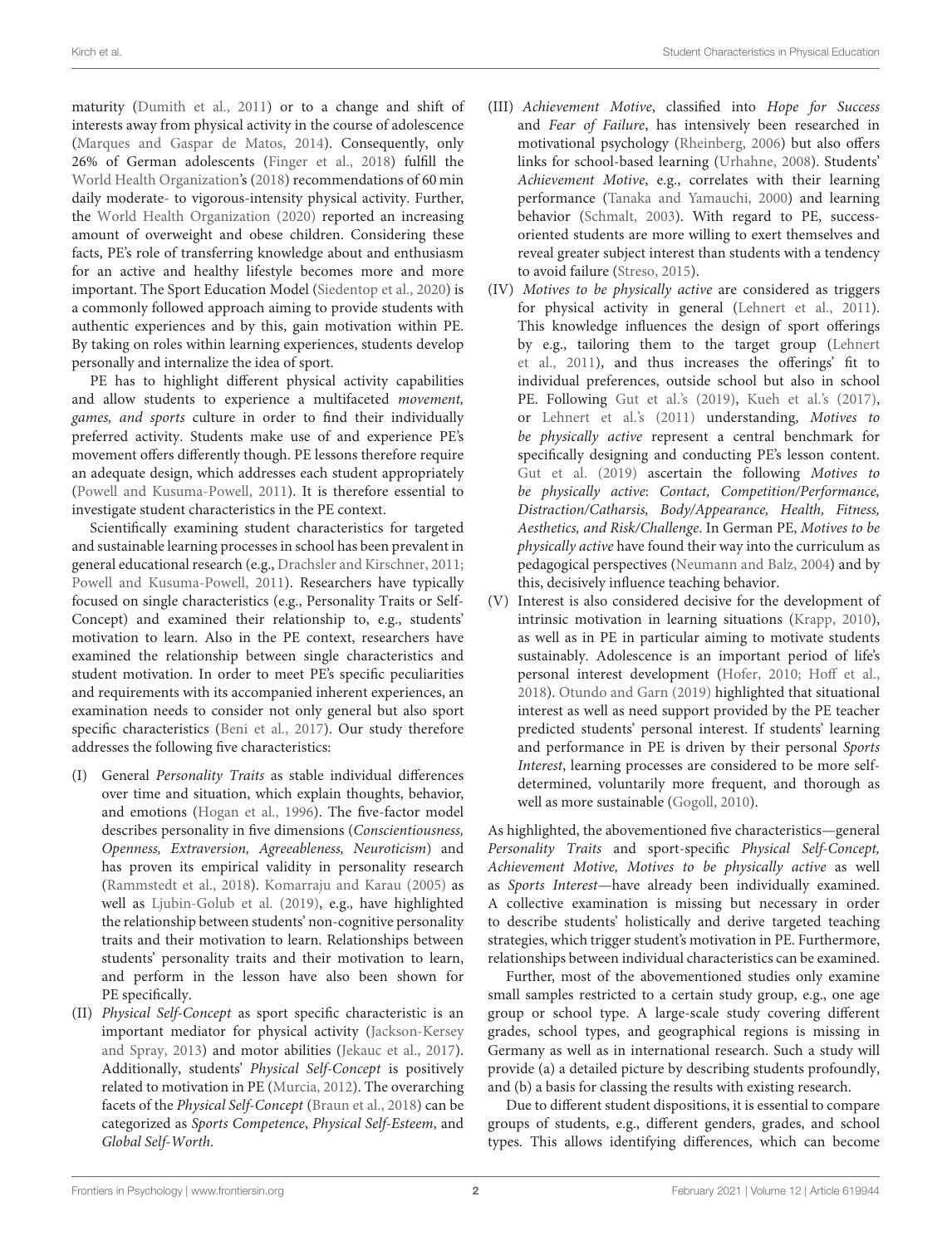significant in practice and help PE teachers to address students appropriately. Differences in students' characteristics in the PE context between genders, grades, or school types have not been analyzed so far. This knowledge though would affect PE teachers in schools and offer possibilities for PE teacher education at university, e.g., target group-oriented teaching from the outset.

In order to draw reliable and valid conclusions regarding a profound knowledge of students in PE, student characteristics general Personality Traits and sport specific Physical Self-Concept, Achievement Motive, Motives to be physically active as well as Sports Interest—have to be examined collectively, region-wide across different grades and school types. It is hypothesized that different student groups can be distinctly described by their manifestations in the characteristics. Therefore, this paper aims to comprehensively, in a large Germany-wide sample (a) describe students in the PE context by general and sport specific characteristics triggering motivation, and (b) find out whether characteristics differ with regard to gender, grade, or school type.

# MATERIALS AND METHODS

## Study Design

The student survey on which this article bases was part of the study SuM PLuS. SuM PLuS was a Germany-wide study carried out in cooperation with DSLV. It comprised a crosssectional quantitative questionnaire survey of PE teachers and their students. Participating PE teachers were recruited via DSLV and partners, personal contacts, social media, local press, and educational institutions. After participation, PE teachers could additionally register for the student survey of the study. PE teachers received the student survey material including a standardized instruction. Students took 15 to 20 min to complete the questionnaire in class—online (17.3%) or via paper-pencil (82.7%). Data collection took place from April to December 2018. In total, 40.8% of the questionnaires sent out in paper form were returned. The responsible ministries or school authorities of each participating federal state examined ethical and data protection regulations and approved the study. In addition, schools' administration and a respective legal guardian provided their written consent. Furthermore, the study followed the Declaration of Helsinki. Participation was voluntary and participants could withdraw their consent at any time during the examination.

## Sample

In total, 1,740 secondary school students (58.1% female,  $M =$ 14.39  $\pm$  1.44 years) from 12 German federal states took part in the study. School types were categorized as follows: (1) lower secondary school ( $n = 830$ ), where students finish with an intermediate school-leaving certificate; (2) higher secondary school ( $n = 753$ ), where students finish with a higher education entrance qualification; (3) comprehensive secondary school (n  $= 500$ ), combining different educational paths, where students finish with either of the two aforementioned qualifications (Maaz et al., [2008\)](#page-10-21).

## **Measurements**

Students' characteristics were measured via the following five instruments: Personality Traits via BFI-K KJ (Kupper et al., [2019\)](#page-10-22), Physical Self-Concept via [\(Braun et al., 2018\)](#page-9-6), Achievement Motive via AMS-Sport [\(Herrmann et al., 2014\)](#page-9-11) derived from [Elbe et al. \(2005\)](#page-9-12), Motives to be physically active via BMZI-JFEA [\(Gut et al., 2019\)](#page-9-7), and Sports Interest via Sports Interest [\(Gogoll, 2010\)](#page-9-10) derived from [Kunter et al.](#page-10-23) [\(2002\)](#page-10-23). All instruments were validated in samples similar to SuM PLuS' sample and obtained satisfactory test quality criteria (**[Table 1](#page-3-0)**). Besides student characteristics, the questionnaire included sociodemographic data such as gender, grade, and school type.

## Statistical Analyses

In the data screening process, accuracy, missing values, and outliers were checked. In descriptive analyses, missing values were excluded case wise. In inferential analyses, 337 participants were excluded list wise due to missing values [\(Graham, 2009\)](#page-9-13). A total of 1,376 participants remained in the final sample meeting the assumptions for linearity, equality of covariance matrices and absence of multicolinearity [\(Pituch and Stevens, 2016\)](#page-10-24). Between subjects multivariate analysis of variances (MANOVA) was conducted with independent variables gender (female, male), grade (7, 8, 9, 10), and school type (lower secondary school, higher secondary school, comprehensive secondary school) predicting dependent variables Personality Traits (I), Physical Self Concept (II), Achievement Motive (III), and Motives to be physically active (IV). One-dimensional Sports Interest (V) was considered in univariate analyses of variance (ANOVA). If MANOVA showed significant results, univariate ANOVAs and, in case of significance, follow-up post hoc tests (Huberty and Morris, [1989\)](#page-10-25) were conducted.

Univariate ANOVAs were used to examine individual dependent variable contributions of the scales' dimensions: (I) Conscientiousness, Openness, Extraversion, Agreeableness, Neuroticism, (II) Sports Competence, Physical Self-Esteem, Global Physical Self-Concept, (III) Hope for Success, Fear of Failure, (IV) Contact, Competition/Performance, Distraction/Catharsis, Body/Appearance, Health, Fitness, Aesthetics, Risk/Challenge, and (V) Sports Interest. Due to unbalanced data, sums of squares were calculated adaptively following [Fox'](#page-9-14)s [\(2016\)](#page-9-14) recommendations for ANOVA modeling. Last, p-adjusted Dunnett–Tukey–Kramer (DTK) [\(Li, 2012\)](#page-10-26). Pairwise Multiple Comparison Tests were applied in order to show differences between independent variables. RStudio was used (Version 1.2.5033, RStudio Inc., Boston, USA) for data analysis.

# RESULTS

## Overview of Student Characteristics

The following section describes students by their manifestations in the five chosen characteristics. **[Table 2](#page-4-0)** shows the sample's score

**Abbreviations:** SuM PLuS, Sportunterricht und Motivation: Personbezogene Faktoren von LehrerInnen und SchülerInnen als Determinanten der Schülermotivation/Physical Education and Motivation: Teachers' and Students' Person-Related Factors as Determinants of Student Motivation; DSLV, Deutscher Sportlehrerverband/German PE teacher association.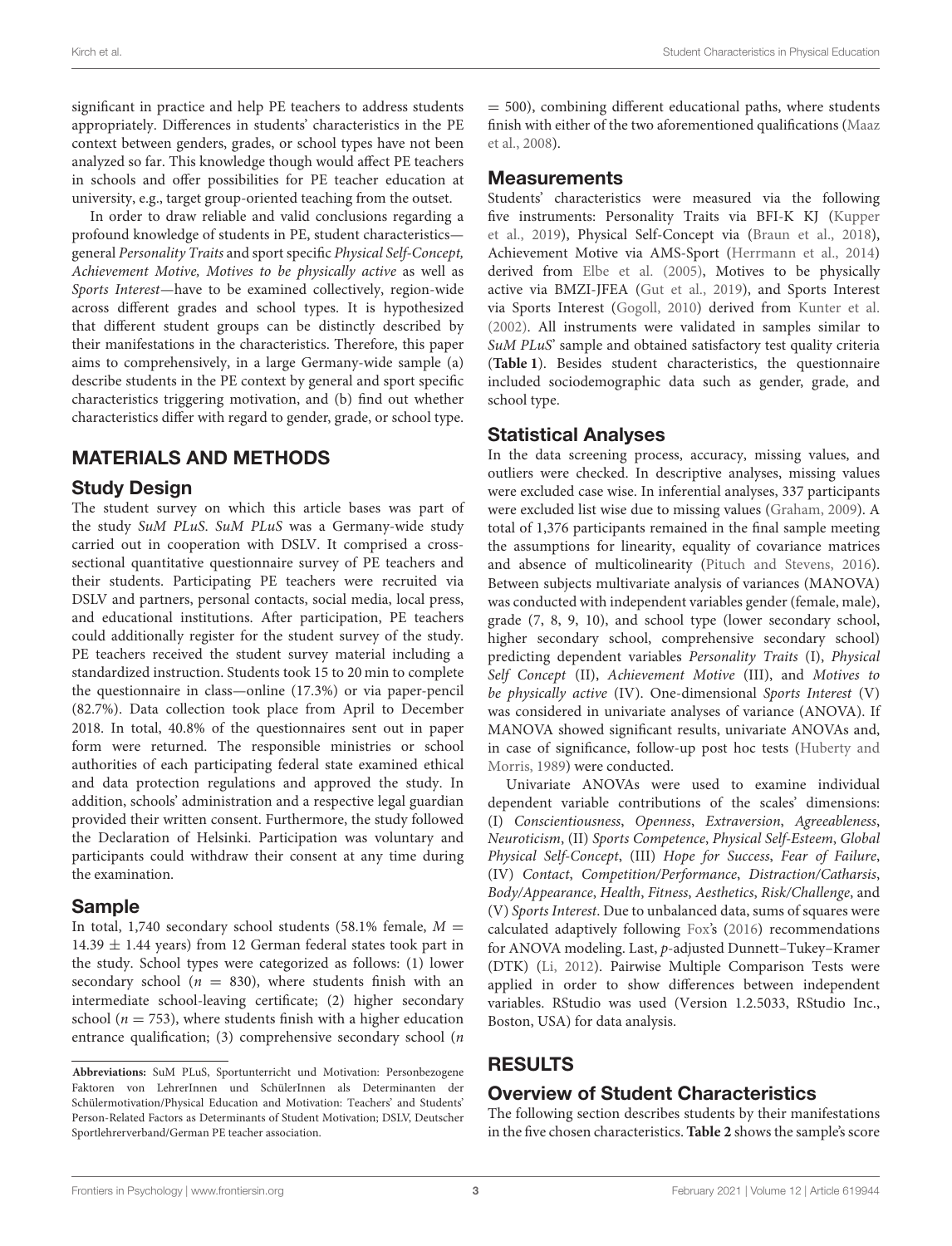<span id="page-3-0"></span>

|  |  | <b>TABLE 1</b>   Applied scales to measure students' characteristics in physical eduation (PE). |  |
|--|--|-------------------------------------------------------------------------------------------------|--|
|  |  |                                                                                                 |  |

| Construct                               | Inventory                                                                                         | <b>References</b>                                            | Subscales (items per<br>scale/subscale)                                                                                                                             | Cronbachs $\alpha$                                           | <b>Introductory question</b><br>"Sample Item"<br>rating level                                                                                                                                                                 |
|-----------------------------------------|---------------------------------------------------------------------------------------------------|--------------------------------------------------------------|---------------------------------------------------------------------------------------------------------------------------------------------------------------------|--------------------------------------------------------------|-------------------------------------------------------------------------------------------------------------------------------------------------------------------------------------------------------------------------------|
| (I) Personality traits                  | BFI-K KJ (Short<br>version of the big<br>five inventory for<br>children and<br>adolescents)       | Kupper et al., 2019                                          | Conscientiousness (6)<br>Openness (6)<br>Extraversion (3)<br>Agreeableness (6)<br>Neuroticism (5)                                                                   | 0.69<br>0.76<br>0.90<br>0.63<br>0.71                         | How do you assess yourself and your<br>behavior in everyday life?<br>"I get nervous easily"<br>5 point scale from $1 =$ strongly disagree<br>to $5 =$ strongly agree                                                          |
| (II) Physical<br>Self-Concept           | PSDQ-S<br>(Short version of the<br>physical<br>self-description<br>questionnaire)                 | Braun et al., 2018                                           | Sports competence (3)<br>Physical self-esteem (3)<br>Global physical self-concept (5)                                                                               | 0.87<br>0.94<br>0.80                                         | How do you rate yourself and your<br>abilities in general as well as in sports?<br>"Most things I do, I do well"<br>6 point scale from $1 =$ strongly disagree<br>to $6 =$ strongly agree                                     |
| (III) Achievement<br>Motive             | AMS-Sport<br>(achievement motive<br>scale-sport)                                                  | Herrmann et al.<br>(2014) derived from<br>Elbe et al. (2005) | Hope for success (5)<br>Fear of failure (4)                                                                                                                         | 0.91<br>0.87                                                 | How do you feel when you are faced<br>with a task in sports?<br>"I enjoy athletic tasks in Physical<br>Education that are slightly difficult for<br>me"<br>4 point scale from $1 = \text{not right to } 4 =$<br>totally right |
| (IV) Motives to be<br>physically active | BMZI-JFEA (the<br>bernese motive and<br>goal inventory for<br>adolescence and<br>young adulthood) | Gut et al., 2019                                             | Contact (5)<br>Competition/performance (3)<br>Distraction/catharsis (4)<br>Body/appearance (3)<br>Health (3)<br>Fitness (3)<br>Aesthetics (2)<br>Risk/challenge (3) | 0.87<br>0.68<br>0.84<br>0.85<br>0.77<br>0.81<br>0.67<br>0.71 | Why do you engage in sports in your<br>free time or why would you engage in<br>sports?<br>"To do something in a group"<br>5 point scale from<br>$1 =$ strongly disagree to $5 =$ strongly<br>agree                            |
| (V) Sports interest                     | Sports interest                                                                                   | Gogoll (2010)<br>derived from Kunter<br>et al. (2002)        | Sports Interest (3)                                                                                                                                                 | 0.81                                                         | What do you think about sports?<br>"Sport is important to me"<br>4 point scale from $1 =$ strongly disagree<br>to $4 =$ strongly agree                                                                                        |

(M, SD) in total and differentiated by gender, grade as well as school type.

Gender, Grade, and School Type **Differences** 

This section reports differences between students' gender, grade, and school type. **[Table 3](#page-5-0)** shows significant differences ( $p \lt$ 0.05) in the respective variables, with effect sizes  $(\eta^2)$  and post hoc results between different groups (CI). MANOVA analyses revealed small to large effects [\(Cohen, 1988\)](#page-9-15) whereas ANOVAs only showed significant differences with small effects.

#### Gender Differences

According to **[Table 3](#page-5-0)**, statistically significant main effects of gender occurred in *Personality Traits*  $[F_{(5, 1, 348)} = 25.05, p = \langle$ 0.001,  $\eta^2 = 0.09$ ], Physical Self-Concept [ $F_{(3, 1, 350)} = 22.69$ ,  $p = \langle$ 0.001,  $\eta^2 = 0.05$ , Achievement Motive  $[F_{(2, 1,351)} = 21.66, p = \langle$ 0.001,  $\eta^2 = 0.03$ ], and *Motives to be physically* active [ $F_{(8, 1, 345)} =$ 28.17,  $p = 0.001$ ,  $\eta^2 = 0.14$ ]. The multivariate  $\eta^2$  implied that 3–14% of multivariate variance of the dependent variables was associated with gender. Univariate analyses yielded significant differences between boys and girls in 12 dimensions. Girls scored significantly higher on Conscientiousness, Openness, Neuroticism, and Fear of Failure whereas boys scored higher on Extraversion, Sports Competence, Physical Self-Esteem, Global Self-Worth,

Hope for Success, Competition/Performance, Risk/Challenge, and Sports Interest.

#### Grade Differences

Statistically significant main effects of grade were found on *Physical Self-Concept*  $[F_{(9, 4, 056)} = 2.98, p = 0.002, \eta^2 = 0.02]$  and Motives to be physically active  $[F_{(24, 4, 041)} = 4.04, p = 0.001, \eta^2]$  $= 0.07$ ]. The multivariate  $\eta^2$  implied that two to seven percent of multivariate variance of the dependent variables was associated with grade. Univariate analyses yielded significant differences between grades in Global Self-Worth and Distraction/Catharsis. Only the DTK-Test for Distraction/Catharsis revealed significant group differences and showed that older students (grades 9 and 10) scored higher than younger students (grades 7 and 8).

#### School Type Differences

Statistically significant main effects of school type were found in Personality Traits  $[F_{(10, 2, 698)} = 5.23, p = 0.001, \eta^2 = 0.04],$ Physical Self-Concept  $[F_{(6, 2, 702)} = 4.57, p = \langle 0.001, \eta^2 =$ 0.02], Achievement Motive  $[F_{(4, 2,704)} = 3.72, p = 0.005, \eta^2 =$ 0.01], and Motives to be physically active  $[F(16, 2,692) = 5.28,$  $p =$  < 0.001,  $\eta^2 = 0.06$ ]. The multivariate  $\eta^2$  implied that one to six percent of multivariate variance of the dependent variables was associated with school type. Univariate analyses yielded significant differences between school types on Openness, where higher secondary school students scored higher than lower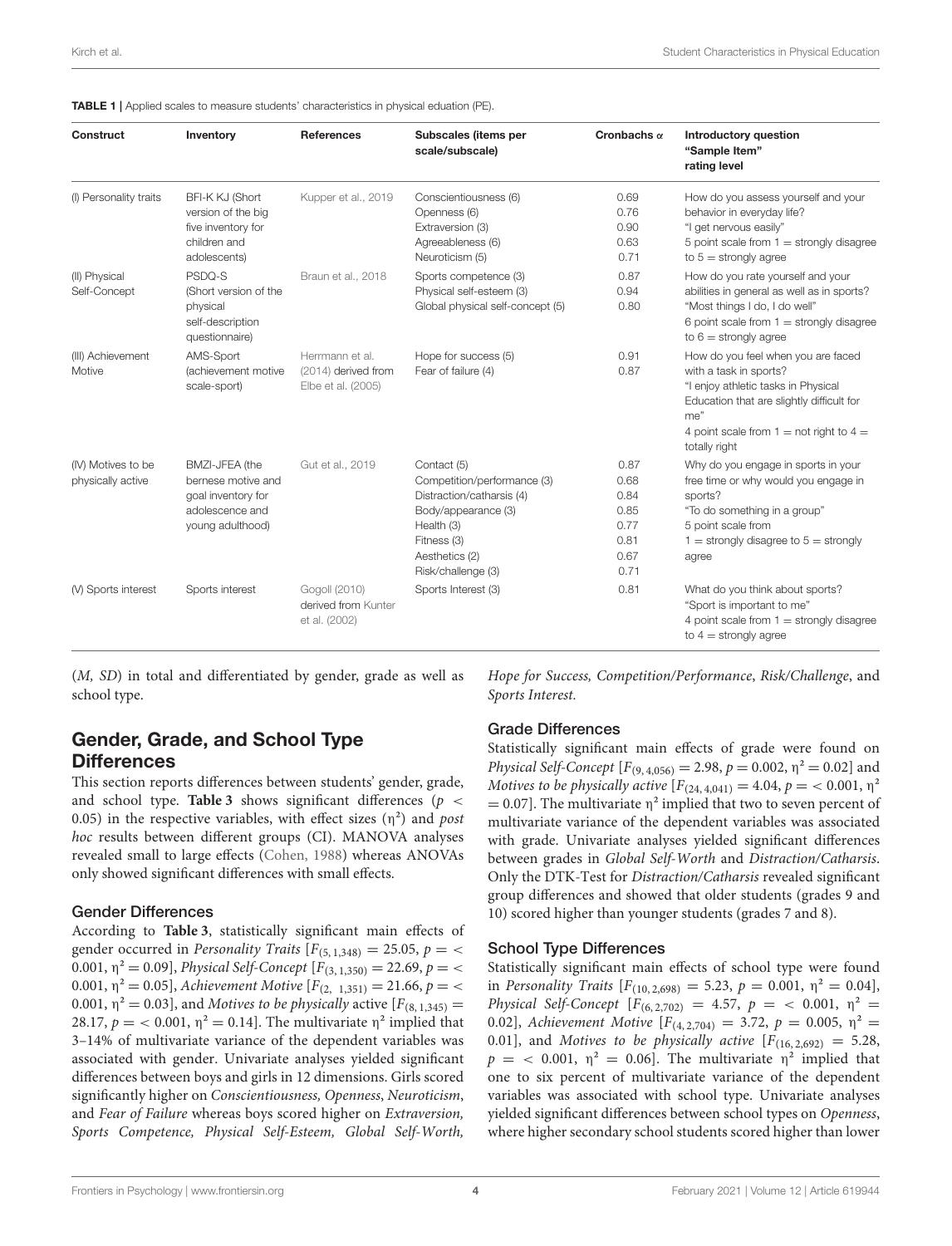<span id="page-4-0"></span>

| TABLE 2   Overview of student characteristics-total, gender, grade, and school type. |
|--------------------------------------------------------------------------------------|
|--------------------------------------------------------------------------------------|

| Variable                             | <b>Total</b>    | Gender                          |                                                                                                                                                 | Grade                                                                                           |                                                 |                                                 |                                                 | <b>School Type</b>              |                                 |                 |
|--------------------------------------|-----------------|---------------------------------|-------------------------------------------------------------------------------------------------------------------------------------------------|-------------------------------------------------------------------------------------------------|-------------------------------------------------|-------------------------------------------------|-------------------------------------------------|---------------------------------|---------------------------------|-----------------|
|                                      |                 | Female                          | Male                                                                                                                                            | $\overline{7}$                                                                                  | 8                                               | 9                                               | 10                                              | Lower                           | Higher                          | Comprehensive   |
|                                      | $N = 1,740$     | $n = 1,011$                     | $n = 701$                                                                                                                                       | $n = 424$                                                                                       | $n = 430$                                       | $n = 486$                                       | $n = 400$                                       | $n = 747$                       | $n = 581$                       | $n = 375$       |
|                                      | $M \pm SD$      | $M \pm SD$                      | $M \pm SD$                                                                                                                                      | $M \pm SD$                                                                                      | $M \pm SD$                                      | $M \pm SD$                                      | $M \pm SD$                                      | $M \pm SD$                      | $M \pm SD$                      | $M \pm SD$      |
| (I) Personality Traits               |                 |                                 |                                                                                                                                                 |                                                                                                 |                                                 |                                                 |                                                 |                                 |                                 |                 |
| Conscientiousness                    | $3.52 + 0.77$   | $3.57 \pm 0.75$                 | $3.45 \pm 0.81$                                                                                                                                 | $3.54 \pm 0.79$                                                                                 |                                                 |                                                 | $3.47 \pm 0.82$ $3.53 \pm 0.76$ $3.53 \pm 0.73$ | $3.48 \pm 0.79$                 | $3.58 \pm 0.74$                 | $3.50 \pm 0.78$ |
| Openness                             |                 | $3.46 \pm 0.63$ $3.49 \pm 0.62$ | $3.41 \pm 0.65$                                                                                                                                 | $3.36 \pm 0.65$                                                                                 | $3.42 \pm 0.66$ $3.49 \pm 0.63$ $3.57 \pm 0.57$ |                                                 |                                                 | $3.38 \pm 0.66$                 | $3.57 \pm 0.59$                 | $3.44 \pm 0.63$ |
| Extraversion                         |                 | $3.40 \pm 1.33$ $3.31 \pm 1.36$ | $3.53 \pm 1.29$                                                                                                                                 | $3.37 \pm 1.36$                                                                                 | $3.50 \pm 1.30$ $3.41 \pm 1.33$ $3.29 \pm 1.35$ |                                                 |                                                 | $3.36 \pm 1.37$ $3.52 \pm 1.27$ |                                 | $3.30 \pm 1.36$ |
| Agreeableness                        |                 | $3.73 \pm 0.67$ $3.72 \pm 0.70$ | $3.73 \pm 0.64$ $3.75 \pm 0.72$ $3.73 \pm 0.68$ $3.74 \pm 0.63$ $3.69 \pm 0.67$                                                                 |                                                                                                 |                                                 |                                                 |                                                 | $3.62 \pm 0.72$ $3.85 \pm 0.61$ |                                 | $3.75 \pm 0.63$ |
| Neuroticism                          |                 |                                 | $2.71 \pm 0.82$ $2.89 \pm 0.81$ $2.46 \pm 0.77$ $2.66 \pm 0.82$ $2.71 \pm 0.80$ $2.70 \pm 0.82$ $2.80 \pm 0.84$                                 |                                                                                                 |                                                 |                                                 |                                                 |                                 | $2.80 \pm 0.83$ $2.58 \pm 0.80$ | $2.75 \pm 0.81$ |
| (II) Physical Self-Concept           |                 |                                 |                                                                                                                                                 |                                                                                                 |                                                 |                                                 |                                                 |                                 |                                 |                 |
| Sports competence                    | $4.50 \pm 1.08$ | $4.32 \pm 1.06$                 | $4.75 \pm 1.06$ $4.46 \pm 1.15$ $4.55 \pm 1.07$ $4.53 \pm 1.04$ $4.43 \pm 1.10$ $4.35 \pm 1.10$ $4.66 \pm 1.02$                                 |                                                                                                 |                                                 |                                                 |                                                 |                                 |                                 | $4.54 + 1.11$   |
| Physical self-esteem                 |                 |                                 | $4.28 \pm 1.38$ $4.06 \pm 1.45$ $4.61 \pm 1.20$ $4.38 \pm 1.41$ $4.24 \pm 1.44$ $4.32 \pm 1.31$ $4.20 \pm 1.36$ $4.09 \pm 1.44$ $4.53 \pm 1.27$ |                                                                                                 |                                                 |                                                 |                                                 |                                 |                                 | $4.29 \pm 1.35$ |
| Global self-worth                    | $4.59 \pm 0.89$ |                                 | $4.50 \pm 0.92$ $4.74 \pm 0.82$ $4.51 \pm 0.96$ $4.53 \pm 0.92$ $4.65 \pm 0.83$ $4.66 \pm 0.84$ $4.45 \pm 0.90$ $4.75 \pm 0.86$                 |                                                                                                 |                                                 |                                                 |                                                 |                                 |                                 | $4.65 \pm 0.85$ |
| (III) Achievement Motive             |                 |                                 |                                                                                                                                                 |                                                                                                 |                                                 |                                                 |                                                 |                                 |                                 |                 |
| Hope for success                     |                 |                                 | $2.75 \pm 0.80$ $2.63 \pm 0.81$ $2.91 \pm 0.75$ $2.77 \pm 0.83$ $2.74 \pm 0.79$ $2.74 \pm 0.78$ $2.73 \pm 0.79$ $2.63 \pm 0.84$ $2.87 \pm 0.74$ |                                                                                                 |                                                 |                                                 |                                                 |                                 |                                 | $2.79 \pm 0.75$ |
| Fear of failure                      |                 |                                 | $1.89 \pm 0.78$ 1.99 $\pm$ 0.80 1.75 $\pm$ 0.73 1.87 $\pm$ 0.81 1.94 $\pm$ 0.79 1.86 $\pm$ 0.75 1.91 $\pm$ 0.78 1.95 $\pm$ 0.81 1.81 $\pm$ 0.76 |                                                                                                 |                                                 |                                                 |                                                 |                                 |                                 | $1.90 \pm 0.75$ |
| (IV) Motives to be physically active |                 |                                 |                                                                                                                                                 |                                                                                                 |                                                 |                                                 |                                                 |                                 |                                 |                 |
| Contact                              |                 |                                 | $2.87 \pm 1.24$ $2.71 \pm 1.24$ $3.10 \pm 1.21$ $3.10 \pm 1.32$ $2.83 \pm 1.17$ $2.81 \pm 1.27$ $2.79 \pm 1.19$ $2.61 \pm 1.26$ $3.14 \pm 1.15$ |                                                                                                 |                                                 |                                                 |                                                 |                                 |                                 | $2.97 \pm 1.25$ |
| Competition/<br>performance          |                 |                                 | $2.83 \pm 1.14$ $2.54 \pm 1.04$ $3.25 \pm 1.15$ $2.80 \pm 1.16$ $2.83 \pm 1.08$ $2.79 \pm 1.15$ $2.91 \pm 1.18$ $2.67 \pm 1.16$                 |                                                                                                 |                                                 |                                                 |                                                 |                                 | $3.03 \pm 1.10$                 | $2.85 \pm 1.12$ |
| Distraction/<br>catharsis            |                 |                                 | $2.99 \pm 1.23$ $3.02 \pm 1.25$ $2.95 \pm 1.21$ $2.72 \pm 1.23$ $2.84 \pm 1.20$ $3.09 \pm 1.27$ $3.27 \pm 1.13$ $2.84 \pm 1.27$ $3.10 \pm 1.16$ |                                                                                                 |                                                 |                                                 |                                                 |                                 |                                 | $3.11 \pm 1.23$ |
| Body/<br>appearance                  |                 |                                 | $2.99 \pm 1.36$ 3.16 $\pm$ 1.38 2.75 $\pm$ 1.28 2.92 $\pm$ 1.39 2.95 $\pm$ 1.40 3.00 $\pm$ 1.34 3.10 $\pm$ 1.29 3.17 $\pm$ 1.39 2.80 $\pm$ 1.29 |                                                                                                 |                                                 |                                                 |                                                 |                                 |                                 | $2.94 \pm 1.34$ |
| Health                               | $3.12 \pm 1.18$ | $3.10 \pm 1.19$                 | $3.14 \pm 1.18$                                                                                                                                 | $3.00 \pm 1.26$                                                                                 |                                                 | $3.06 \pm 1.19$ $3.13 \pm 1.20$ $3.27 \pm 1.06$ |                                                 | $3.14 \pm 1.23$ $3.04 \pm 1.14$ |                                 | $3.19 \pm 1.16$ |
| <b>Fitness</b>                       |                 | $3.96 \pm 1.01$ $3.94 \pm 1.02$ | $4.00 \pm 1.00$                                                                                                                                 | $3.80 \pm 1.12$ $4.02 \pm 0.97$ $3.97 \pm 1.05$ $4.05 \pm 0.87$ $3.89 \pm 1.08$ $3.98 \pm 0.95$ |                                                 |                                                 |                                                 |                                 |                                 | $4.07 \pm 0.96$ |
| Aesthetics                           |                 |                                 | $2.84 \pm 1.23$ $2.80 \pm 1.23$ $2.89 \pm 1.24$ $2.95 \pm 1.27$ $2.84 \pm 1.24$ $2.77 \pm 1.26$ $2.82 \pm 1.16$ $2.73 \pm 1.26$ $2.98 \pm 1.18$ |                                                                                                 |                                                 |                                                 |                                                 |                                 |                                 | $2.84 \pm 1.24$ |
| Risk/<br>challenge                   |                 |                                 | $2.73 \pm 1.13$ $2.53 \pm 1.09$ $3.01 \pm 1.12$ $2.79 \pm 1.20$ $2.68 \pm 1.06$ $2.76 \pm 1.18$ $2.68 \pm 1.05$ $2.66 \pm 1.20$ $2.74 \pm 1.04$ |                                                                                                 |                                                 |                                                 |                                                 |                                 |                                 | $2.84 \pm 1.09$ |
| (V) Sports Interest                  |                 |                                 |                                                                                                                                                 |                                                                                                 |                                                 |                                                 |                                                 |                                 |                                 |                 |
| Sports interest                      |                 |                                 | $3.10 \pm 0.76$ $3.01 \pm 0.77$ $3.23 \pm 0.72$ $3.04 \pm 0.79$ $3.11 \pm 0.72$ $3.11 \pm 0.74$ $3.12 \pm 0.78$ $2.93 \pm 0.78$ $3.27 \pm 0.69$ |                                                                                                 |                                                 |                                                 |                                                 |                                 |                                 | $3.16 \pm 0.73$ |

Number of participants [in total (N); in different groups (n)]; means (M) and standard deviations (SD).

secondary school and comprehensive school students. Further, differences occurred for Agreeableness, Sports Competence, Global Self-Worth, Hope for Success, Contact, and Sports Interest where higher secondary school and comprehensive school students scored higher than lower secondary school students. Further, higher secondary school students scored higher on Openness and Physical Self-Esteem, and lower on Neuroticism than comprehensive school and lower secondary school students.

#### Interaction Effects

Interaction effects were calculated to check if groups influenced each other. An interaction effect of gender and school type  $[F(16, 2, 692) = 2.49, p = 0.001, \eta^2 = 0.03]$  as well as of grade and school type  $[F_{(48, 8, 100)} = 1.49, p = 0.016, \eta^2 = 0.05]$  was found on Motives to be physically active. Univariate analyses showed no further interaction of individual Motives to be physically active. Therefore, the interaction effect can be ignored and subsequently no further post hoc tests exploring the interaction were undertaken.

## **DISCUSSION**

The study's first aim was to describe students in the PE context by an aggregated examination of general plus sport specific characteristics triggering motivation in PE. Results are compared with existing research considering individual characteristics, in order to classify and interpret the findings. The study's second aim was to find out whether students characteristics differ with regard to gender, grade, or school type. In order to make use of the abovementioned classification as well as detected group differences, possible implications for PE teaching practice as well as professional training and teacher education are highlighted.

## Descriptive Comparisons

The study's results—values as well as order of individual dimensions—considering Personality Traits are comparable with national studies using the same scale [\(Rammstedt and John,](#page-10-27) [2005;](#page-10-27) [Kupper et al., 2019\)](#page-10-22). Agreeableness and Conscientiousness values are higher in our sample in comparison to students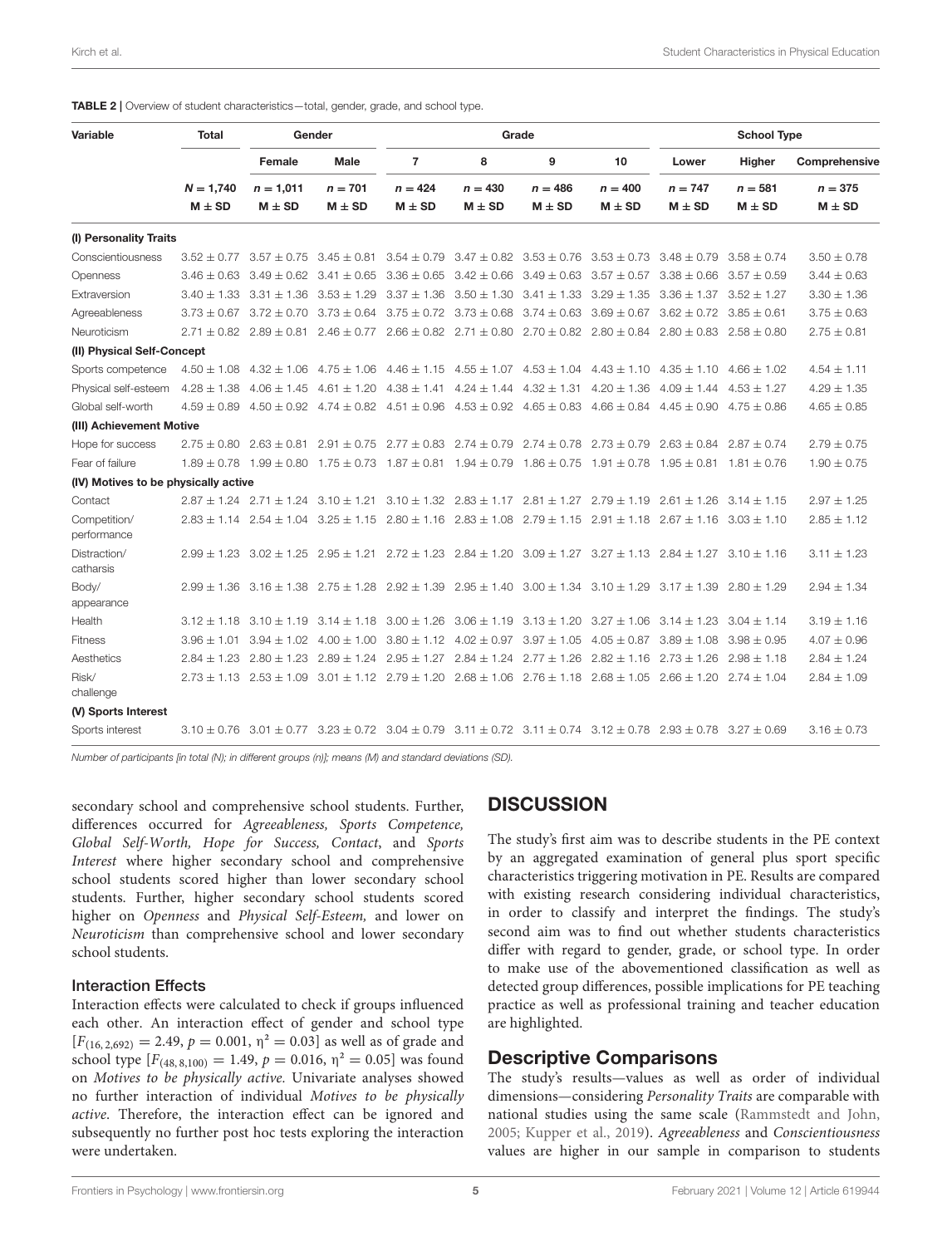Kirch et al.

**DAM STRIKE FUNCTION CONTINUOUS CONTINUOUS CONTINUOUS CONTINUOUS CONTINUOUS CONTINUOUS CONTINUOUS CONTINUOUS CONTINUOUS CONTINUOUS CONTINUOUS CONTINUOUS CONTINUOUS CONTINUOUS CONTINUOUS CONTINUOUS CONTINUOUS CONTINUOUS CO** 

<span id="page-5-0"></span>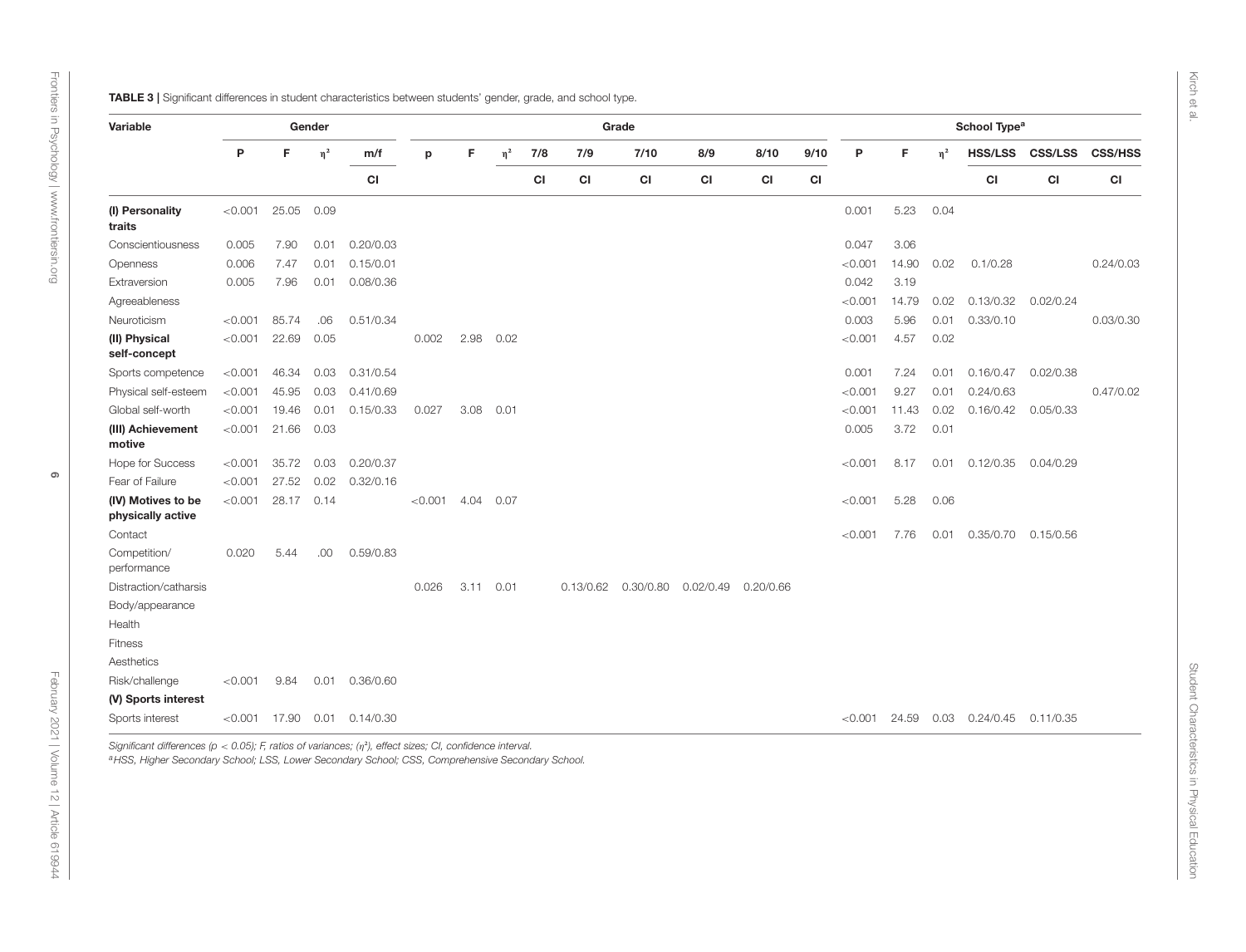in the international context (Culjak and Mlačić, [2014;](#page-9-16) Iimura and Taku, [2018;](#page-10-28) [Lodewyk, 2018;](#page-10-29) [Lau and Jin, 2019\)](#page-10-30). This is in line with [Schmitt et al.'](#page-10-31)s [\(2007\)](#page-10-31) study comparing adults' Big Five personality traits across different countries and cultures. Therefore, detected findings in this study could result from educational or cultural differences.

Physical Self-Concept values are comparable to previous studies, which have used the same scale in a sample consisting of teenagers or young adults [\(Braun et al., 2018\)](#page-9-6). Similar to [Braun et al.'s \(2018\)](#page-9-6) as well as [Stiller and Alfermann'](#page-11-6)s [\(2007\)](#page-11-6) sample, students obtain the highest score on Global Self-Worth. Global Self-Worth's score in this study is lower than in Stiller and Alfermann's [\(2007\)](#page-11-6) older sample. Students' Sports Competence values are higher in comparison to students in the international context [\(Marsh et al., 2002;](#page-10-32) [Guérin et al., 2004;](#page-9-17) [Garn et al., 2019\)](#page-9-18). However, fifth grade students from the USA [\(Garn et al., 2019\)](#page-9-18) show higher scores than our study's sample. Cultural differences in relation to, e.g., one's self-perception might have influenced this result. It has to be taken into account that younger students often over-estimate themselves [\(Lan, 2005;](#page-10-33) [Kolovelonis et al.,](#page-10-34) [2013\)](#page-10-34). Further, USA's organization of youth sports culture where all physical activities are typically offered in schools, possibly allows more opportunities to experience various sports easier of access than in Germany where after school sports are commonly outsourced to sports clubs, and where children's experiences often depend on the regional offering and parental support.

The values of Achievement Motive's dimensions are comparable to national and international studies (Herrmann et al., [2014;](#page-9-11) [Streso, 2015\)](#page-11-5).

The strongest expression of the Fitness motive is in line with the validation sample [\(Gut et al., 2019\)](#page-9-7) and another study from Germany [\(Diehl et al., 2018\)](#page-9-19) as well as with studies from Greece [\(Zervou et al., 2017\)](#page-11-7), Lithuania (Sukys et al., [2019\)](#page-11-8), and Malaysia [\(Molanorouzi et al., 2015\)](#page-10-35)—all investigating older samples. Only [Kilpatrick et al.'s \(2003\)](#page-10-36) American sample attributed less importance to the Fitness motive than to Contact, Competition/Performance, Aesthetics, or Risk/Challenge. This could be due to USA's different design of PE's curriculum emphasizing other motives, e.g., competitive sports games [\(Shape America, 2014\)](#page-10-37). Another reason might be the fact that the importance of fitness has greatly increased in recent years [\(Wiklund et al., 2019\)](#page-11-9) while [Kilpatrick et al.'](#page-10-36)s [\(2003\)](#page-10-36) study dates back several years. Fitness' increasing societal relevance points not only to the meaning of the Fitness but also the Health motive, which in our study obtained the second highest score. Triggering students' meaning assignment to the Health motive paves the way to an active and therefore healthy lifestyle.

Regarding Sports Interest[,Herrmann et al.'s \(2014\)](#page-9-11) Swiss student sample (12–15 years) reveals similar Sports Interest values as this study's sample. [Gogoll'](#page-9-10)s [\(2010\)](#page-9-10) sample of older students (17–19 years) reveals lower scores than this study's sample indicating that with increasing age not only motivation but also Sports Interest decreases. Further, international comparisons are difficult due to the differences in the operationalization of Sports Interest.

## Investigated Group Differences

The fact that girls score higher on Neuroticism than boys coincides with the assumption that girls are less confident and more timid than boys are [\(Danthony et al., 2019\)](#page-9-20). The tendency of girls' higher Neuroticism is in line with earlier studies examining Personality Traits [\(Kupper et al., 2019\)](#page-10-22). Further, girls' lower Physical Self-Concept matches previous research (Klomsten et al., [2004;](#page-10-38) [Klein, 2017\)](#page-10-39). [Klein \(2017\)](#page-10-39) additionally highlighted a relationship between Personality Traits and Physical Self-Concept. The fact that boys' Achievement Motive values lie above girls' is compatible to boys' higher self-evaluated Physical Self-Concept and lower Neuroticism. This again underlines the fact that boys are more confident and venturesome than girls are (Cárdenas et al., [2012\)](#page-9-21). Gender differences might be traceable to the puberty phase, which is a major life event for adolescents. It is associated with many rapid biological, social, and psychological changes [\(Patton and Viner, 2007\)](#page-10-40). While girls tend to gain body fat during puberty, boys tend to gain muscle mass favoring their sports activities [\(Waylen and Wolke, 2004\)](#page-11-10). Accompanied physical self-perception is one key correlate of physical activities, especially for girls [\(Stuart et al., 2005\)](#page-11-11). This explains why girls' characteristics are less advantageous for participation in PE than boys' characteristics. Due to socialization effects, boys are physically tougher, more autonomous, and emotionally stoic [\(Amin et al., 2018\)](#page-9-22), which may explain gender differences. Socialization effects may also be the reason for boys' higher Sports Interest, as males generally are more active than females (Finger et al., [2017\)](#page-9-23). This further implies that a parent of the same sex has a greater role model function than a parent of a different sex [\(Brouwer et al., 2018\)](#page-9-24). Boys' higher Sports Interest could also be traced back to PE's and extracurricular sports' performance as well as goal orientation which matches boys' pronounced Risk/Challenge and Competition/Performance motive orientation. This further corresponds to boys' higher Physical Self-Concept and more distinct Hope for Success.

Main effects of grade on Physical Self-Concept cannot be used for practical considerations as univariate and post hoc tests did not reveal significant differences [\(Chen et al., 2018\)](#page-9-25). Whether Physical Self-Concept develops over the school career, cannot be answered in this study, due to the cross-sectional design and sample restriction to grade seven to ten. Additionally, further characteristics influencing student development must be considered.

Higher-grade students' stronger orientation toward Distraction/Catharsis can possibly be explained by Distraction/Catharsis's stress-compensating alignment. Academic-related stress is a major concern of secondary and tertiary students [\(Pascoe et al., 2020\)](#page-10-41). Therefore, older students facing ongoing normative stressors may appreciate the stress-compensating function of physical activities and therefore enjoy Distraction/Catharsis-oriented lessons.

Differences between lower and higher secondary school students emphasize the fact that teachers in higher secondary schools face different student characteristics than lower secondary school teachers. Whether the reason for the difference lies in school-based, family-related, or societal parameters, e.g.,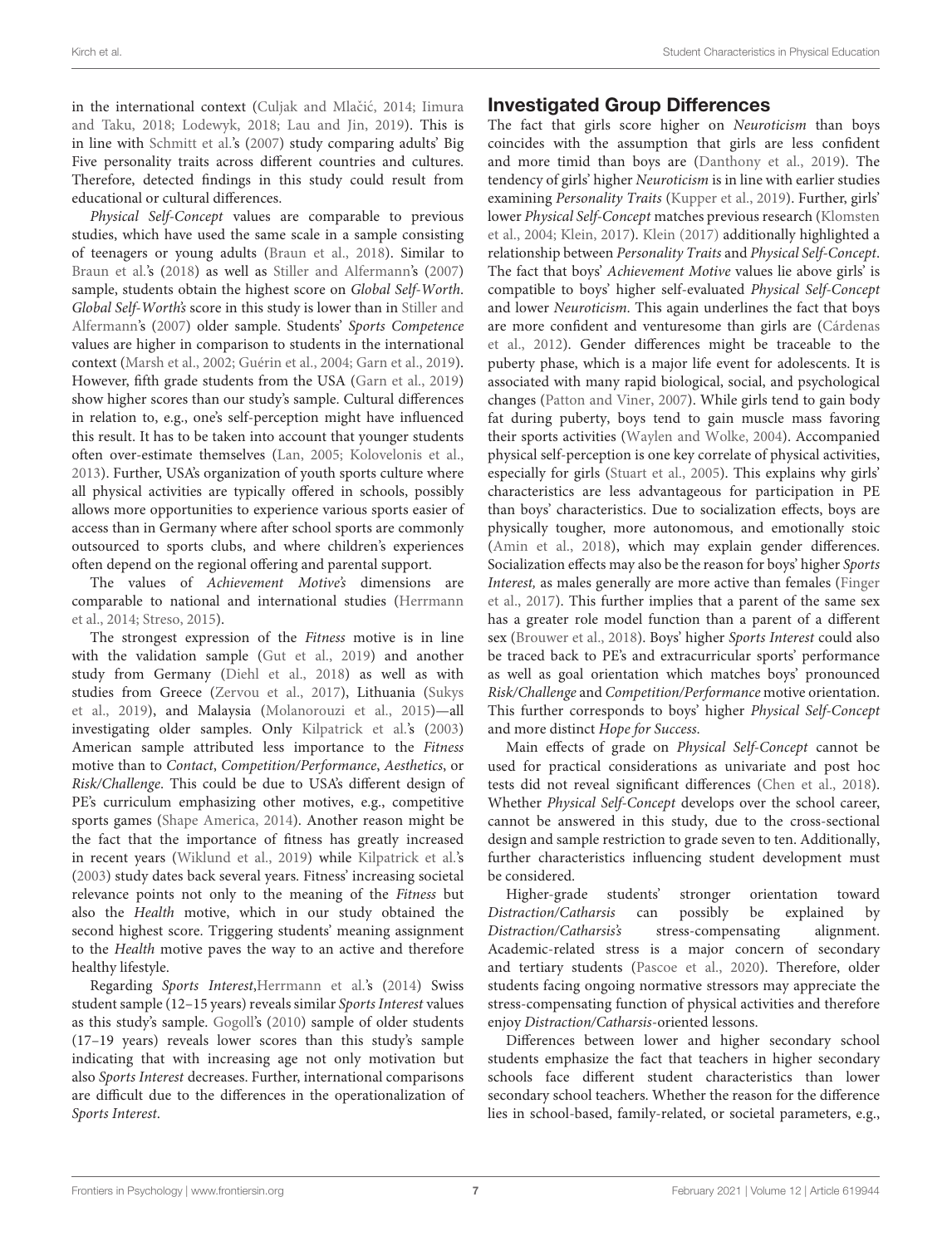cannot be answered in this study. One possible explanation for the detected differences could be the fact that lower secondary school students are less often active in sports clubs [\(Albert,](#page-9-26) [2017\)](#page-9-26), and therefore have fewer opportunities to strengthen their Physical Self-Concept, train their Achievement Motive. or awaken their Sports Interest.

Motives to be physically active are among all characteristics the most easily addressable in PE teaching practice. Regarding the investigated independent variables, gender explains the most whereas grade explains the least variance. This suggests that the examined characteristics, especially Personality Traits, differ between genders but are quite stable within secondary schooling, representing a shorter life period [\(Neyer and Asendorpf, 2018\)](#page-10-42).

## Implications

### Aligned Teaching Methods

PE teachers can make use of the detected differences in student characteristics in order to design and conduct PE lessons, which address students appropriately. The fact that girls are more conscientious than boys could imply that they, e.g., need more time to practice. They are more interested in mastering things with confidence and therefore, e.g., benefit from processoriented rather than product-oriented performance evaluation. Girls' higher Openness implies a higher interest and willingness to engage in new contents and teaching methods. PE teachers could thus find it easier to teach girls when trying to follow a broad and multi-perspective curriculum. Further, PE teachers should pay head to this result when offering new contents or new perspectives to boys, e.g., by proceeding in small steps or by granting co-determination and including students' ideas and desires in the lessons. Here, the Sport Education Model represents a valuable approach by bringing students to take up different perspectives via different roles. Considering the abovementioned stable traits therefore facilitates teaching and allows appropriately addressing students. This in turn ideally arises their intrinsic motivation in PE and by this contributes to PE's overarching aim to establish motivation for lifelong physical activities.

Boys' higher Extraversion facilitates teaching competitionoriented tasks and contents. Comparatively low scores on Agreeableness and Openness in lower secondary school students can be considered when, e.g., applying cooperation tasks, creative teaching concepts or offering unknown lesson content.

## Safe Learning Environments

Lower secondary school students' as well as girls' higher level of Neuroticism implies that they particularly require safety in PE lessons. Girls' higher Neuroticism plays a crucial role in PE. It has been shown that feeling safe in PE is important for students in general [\(Albert, 2017\)](#page-9-26). Particularly girls in PE require security against risk, injury, or embarrassment [\(Brown, 2014;](#page-9-27) [Casey et al.,](#page-9-28) [2014\)](#page-9-28). Considering individual learning progress and process, rather than product-oriented teaching approaches, especially during assessment, can take away fear or uncertainty, and promote security as well as a sense of achievement. Additionally, girls' lower Physical Self-Concept should be considered when planning and conducting PE lessons. PE teachers need to create and guarantee a learning setting in which all students feel secure and encounter achievement. Such learning settings allow for valuable experiences, which in turn strengthen students' Physical Self-Concept [\(Schmidt et al., 2013\)](#page-10-43). This can further be promoted by, e.g., considering individual learning progress or applying an optimized feedback culture—e.g., recurring self-, peer-, and teacher evaluation [\(Conzelmann et al., 2011\)](#page-9-29).

According to PE's educational mandate, students' Physical Self-Concept should be maintained or increased in the course of the school career. In order to achieve this aim, PE teachers should be aware that particularly girls and lower secondary school students require Physical Self-Concept promotion within safe learning environments.

## Lesson Design and Tasks

Considering this study's results, tasks with a medium degree of difficulty suit most students best. This consequently triggers their motivation in PE [\(Engeser and Rheinberg, 2008\)](#page-9-30). Because of a predominant success orientation, PE teachers should make sure that students receive enough time, even when fulfilling easy tasks, before moving on to more difficult tasks.

Another starting point is Motives to be physically active, which give direction to the lesson's content and design. The Fitness motive appeals the most to students, regardless of gender, grade, or school type. The topic fitness is less centrally presented in Germany's PE curriculum than, e.g., sports games, and therefore plays a subordinate role when planning and designing PE lessons. Addressing this motive in different PE strands, e.g., in gymnastics as well as in athletics or games, empowers students to take part in extracurricular physical activities. Boys are more likely addressed by performance-, competition-, or risk-oriented situations. Girls might not feel adequately addressed in strongly performanceand competition-oriented PE lessons where they have to assert themselves – which is common in PE though [\(Erdmann, 2008;](#page-9-31) [Lund and Kirk, 2020\)](#page-10-44). Therefore, PE teachers should focus on the values and the order of different Motives to be physically active in order to address both genders and pupils who do not correspond to the predominant motivational orientation. It is e.g., as important for girls as for boys to cope with risk experiences and to feel pleasure in doing so. Boys are perhaps more willing to take risks and exceed their individual level of requirements whereas girls may need a more gradual approach. Distraction/Catharsis's stress-compensative function can be used in higher and mixed-gender grades in order to find meaning in sport. As the Health motive is stronger pronounced in higher grades, aligning PE lessons toward Health might support students' lifelong engagement in physical activities.

Sports Interest also offers potential for PE teaching, especially because of their close link to intrinsic motivation. Considering this study's results, PE teachers should particularly promote Sports Interest among girls and lower secondary school students in order to establish the basis for lifelong engagement in physical activities already in adolescence. In line with girls' desire for safe learning environments, PE teachers' need support becomes especially important also to trigger Sports Interest among girls.

The fact that numerous gender differences occurred would initially speak for mono-educational PE, as it might be easier to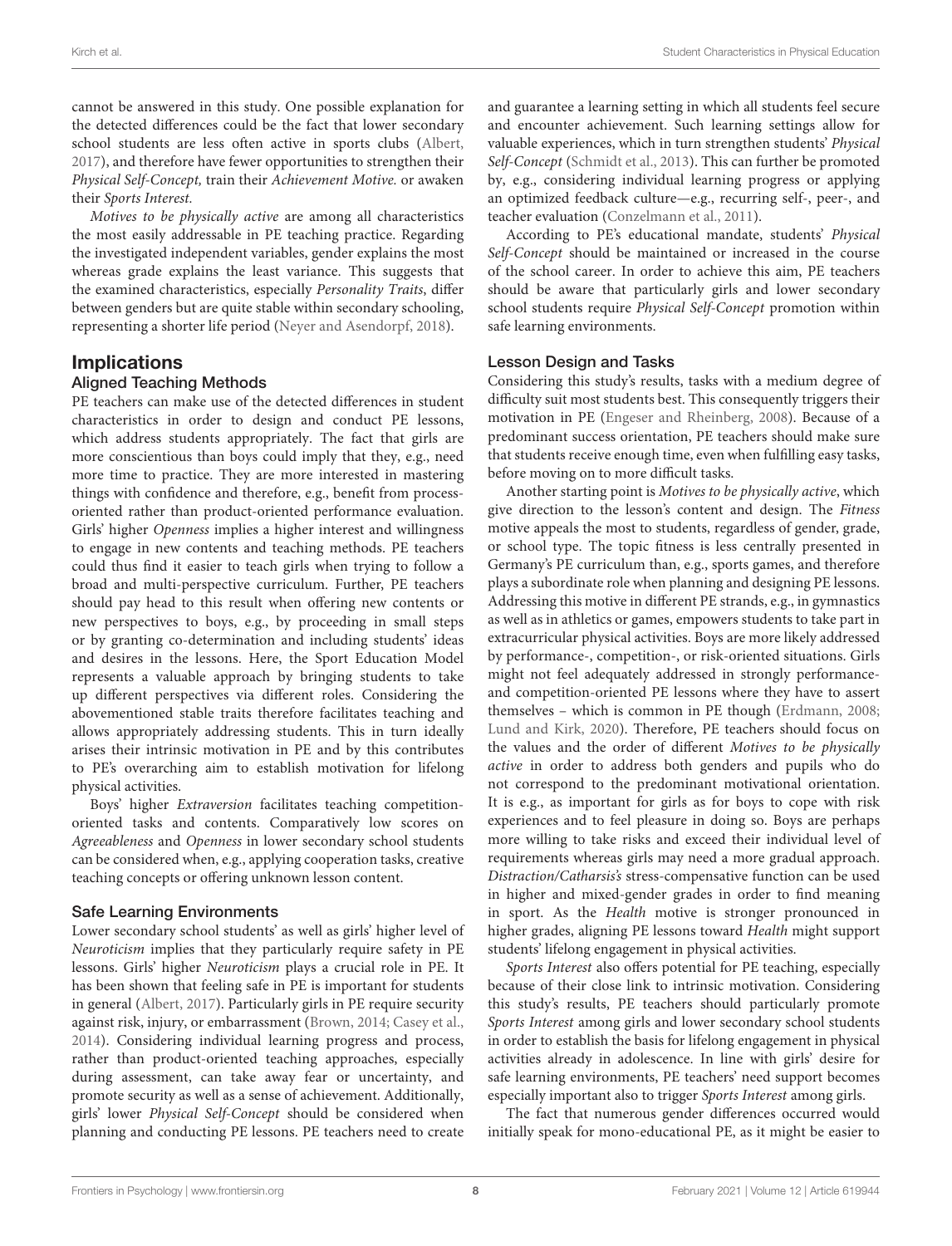address students adequately [\(Hannon and Williams, 2008\)](#page-9-32). Only two Motives to be physically active—Competition/Performance and Risk/Challenge—but all other characteristics except for Agreeableness differed between boys and girls. This indicates that in co-educational PE, teaching behavior or teacherstudent interactions might be more important than the lessons' content, which is influenced by the choice of pedagogical perspectives, and therefore by its motive orientation. Considering students' personality development within PE's dual function of education to and through sports, co-educational PE offers developmental potentialities [\(Hill et al., 2012\)](#page-9-33), e.g., raising students' awareness of thoughtfulness and gender equality. Both, a mono-educational and co-educational organization of PE lessons, offers chances but also problems, which have to be taken into account.

# **CONCLUSION**

The presented findings contribute to research as well as PE practice. Students' individual characteristics offer different approaches to influence motivation in PE. The aggregated examination leads to a comprehensive picture of students' in the PE context offering various anchors for targeted teaching.

The study highlights the dimensions' varying manifestation within the examined characteristics. Regarding general characteristics, students show low Neuroticism and high Agreeableness. Considering sport-specific characteristics, students are rather success-oriented and most attracted by the Fitness motive. Further, students obtain high values on Physical Self-Concept dimensions as well as on Sports Interest. Student groups differ, which allows describing them by the manifestation of the examined characteristics. Gender explains the largest proportion of variance across all characteristics with 12 differing dimensions. School types differ in 11 whereas grades only differ in two dimensions. This indicates the characteristics' relative stability. Predominant differences in General Personality Traits, Physical Self-Concept, Achievement Motive, and Sports Interest ascribe special meaning to student perception and teaching behavior in comparison to lesson content, which is reflected by fewer differences in Motives to be physically active.

Results can raise PE teachers' awareness of the fact that certain groups of students may experience PE differently and require appropriate addressing. Findings are transferred into recommendations for PE teachers in schools and can further affect PE teachers participating in professional courses or prospective PE teachers in teacher education.

# STRENGTHS, LIMITATIONS, AND **OUTLOOK**

The study's strengths are its nationwide character and its sample size. This was achieved by the support of DSLV and ministerial approvals in the different federal states. Considering several grades and school types makes the study even more meaningful. The comprehensive understanding of student characteristics provides a wide range of discussable results and implications.

PE teachers registered for and instructed the student survey. This might have influenced students' response behavior trying to please the teacher. Further, no information regarding the exact setting and conditions under which the examination took place can be provided. Students' voluntary participation might have biased the sample. Socio-economic stratification was not considered in order to receive a sample resembling the population. An exact response rate cannot be provided as participants were partly recruited via public advertisement and online participation was possible.

Differences regarding grades and school types are mostly comparable to previous results from studies in Germany investigating characteristics individually. As the examined sample differs from students in other countries, a survey in different countries applying the same survey instrument as in PISA (e.g., [OECD, 2019\)](#page-10-45) or HBSC (e.g., [Inchley et al., 2016\)](#page-10-46) seems interesting. In addition to analyzing and comparing students' characteristics, one could observe PE teaching and see if applied strategies differ considering cultural specific manifestations of characteristics. This knowledge can contribute to teaching recommendations and possibly have an effect on teaching outcomes, e.g., student motivation or achievement.

In order to decide whether student characteristics develop over the school career, a longitudinal survey—also including primary schools in order to cover students' school career comprehensively, is essential.

As the presented results showed potential patterns and previous studies highlighted relationships between at least some of the investigated characteristics, future work should aim to holistically conceive and describe these relationships by means of students' socio-demographic characteristics. Further, the replication crisis in personality research in combination with occurring small effect sizes, emphasize the need for future studies adopting an accordingly comprehensive approach. Clustering students with similar patterns across the individual characteristics, would reduce the complexity, and by this facilitate additional implications without expecting too much of the individual PE teacher. Easily identifiable and distinguishable student types can help PE teachers to plan and conduct targeted PE lessons, which successfully accomplish PE's educational mandate.

# DATA AVAILABILITY STATEMENT

The datasets presented in this article are not readily available because of educational ministries' permits underlying privacy policies. Requests to access the datasets should be directed to [filip.mess@tum.de.](mailto:filip.mess@tum.de)

# ETHICS STATEMENT

Ethical review and approval was not required for the study on human participants in accordance with the local legislation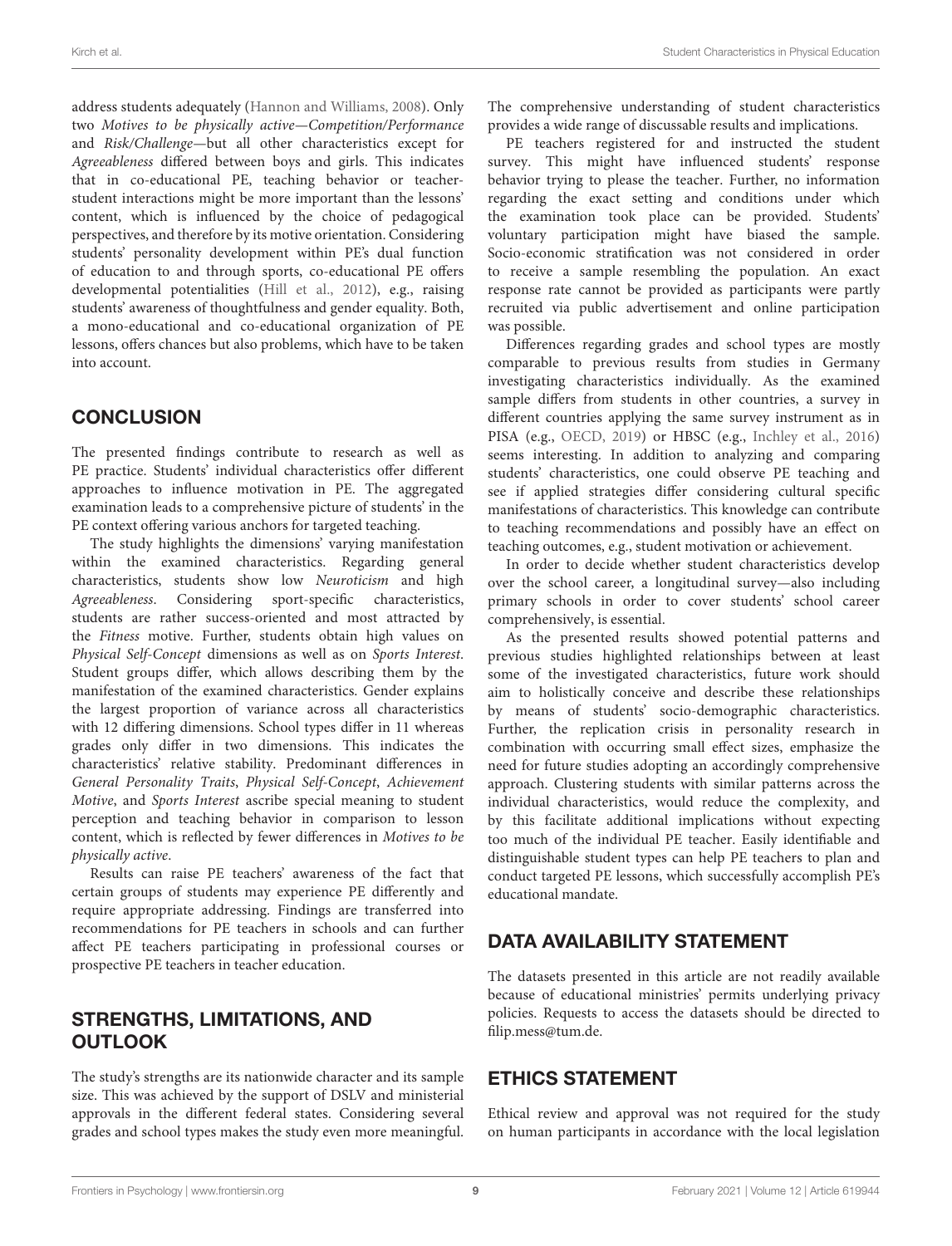and institutional requirements. Written informed consent to participate in this study was provided by the participants' legal guardian/next of kin.

# AUTHOR CONTRIBUTIONS

AK, MS, SS, and FM contributed to conception and design of the study. SB, AK, and MS performed the statistical analysis. FM and SS managed and coordinated the responsibility for the research

# **REFERENCES**

- <span id="page-9-26"></span>Albert, K. (2017). Sportengagement Sozial Benachteiligter Jugendlicher. Wiesbaden: Springer.
- <span id="page-9-22"></span>Amin, A., Kågesten, A., Adebayo, E., and Chandra-Mouli, V. (2018). Addressing gender socialization and masculinity norms among adolescent boys: policy and programmatic implications. J. Adolesc. Health 62, S3–S5. doi: [10.1016/j.jadohealth.2017.06.022](https://doi.org/10.1016/j.jadohealth.2017.06.022)
- <span id="page-9-5"></span>Beni, S., Fletcher, T., and Ni Chróinín, D. (2017). Meaningful experiences in physical education and youth sport: a review of the literature. Quest 69, 291–312. doi: [10.1080/00336297.2016.1224192](https://doi.org/10.1080/00336297.2016.1224192)
- <span id="page-9-6"></span>Braun, A., Martin, T., Alfermann, D., and Michel, S. (2018). Überprüfung der Reliabilität und Validität der Kurzform des Physical Self-Description Questionnaire (PSDQ-S) in den Altersgruppen des frühen und späten Erwachsenenalters. Zeitschr. Sportpsychol. 25, 115–127. doi: [10.1026/1612-5010/a000236](https://doi.org/10.1026/1612-5010/a000236)
- <span id="page-9-24"></span>Brouwer, S. I., Küpers, L. K., Kors, L., Sijtsma, A., Sauer, P. J. J., Renders, C. M., et al. (2018). Parental physical activity is associated with objectively measured physical activity in young children in a sex-specific manner: the GECKO Drenthe cohort. BMC Public Health 18:1033. doi: [10.1186/s12889-018-5883-x](https://doi.org/10.1186/s12889-018-5883-x)
- <span id="page-9-27"></span>Brown, D. (2014). Negative Experiences in Physical Education Class and Avoidance of Exercise. Hays, KS: Master of Science, Fort Hays State University.
- <span id="page-9-21"></span>Cárdenas, J.-C., Dreber, A., von Essen, E., and Ranehill, E. (2012). Gender differences in competitiveness and risk taking: comparing children in Colombia and Sweden. J. Econ. Behav. Org. 83, 11–23. doi: [10.1016/j.jebo.2011.06.008](https://doi.org/10.1016/j.jebo.2011.06.008)
- <span id="page-9-28"></span>Casey, A., Hill, J., and Goodyear, V. (2014). "PE doesn't stand for physical education. It stands for public embarrassment: voicing experiences and proffering solutions to girls' disengagement in physical education," in Sociocultural Issues in Physical Education: Case Studies for Teachers, eds S. B. Flory, A. Tischler, and S. Sanders (Lanham: Rowman & Littlefield), 37–53.
- <span id="page-9-25"></span>Chen, T., Xu, M., Tu, J., Wang, H., and Niu, X. (2018). Relationship between Omnibus and post-hoc Tests: an investigation of performance of the F test in ANOVA. Shanghai Arch. Psychiatry 30, 60–64. doi: [10.11919/j.issn.1002-0829.218014](https://doi.org/10.11919/j.issn.1002-0829.218014)
- <span id="page-9-15"></span>Cohen, J. (1988). Statistical Power Analysis for the Behavioral Sciences. Hillsdale, NJ: Lawrence Erlbaum Associates.
- <span id="page-9-29"></span>Conzelmann, A., Schmidt, M., and Valkanover, S. (2011). Persönlichkeitsentwicklung durch Schulsport. Theorie, Empirie und Praxisbausteine der Berner Interventionsstudie Schulsport (BISS). Bern: Huber.
- <span id="page-9-16"></span>Culjak, Z., and Mlačić, B. (2014). The big-five model of personality and the success of high school students in physical education. Croat. J. Educ. 16, 471–490.
- <span id="page-9-20"></span>Danthony, S., Mascret, N., and Cury, F. (2019). Test anxiety in physical education: the predictive role of gender, age, and implicit theories of athletic ability. Eur. Phys. Educ. Rev. 26, 128–143. doi: [10.1177/1356336X19839408](https://doi.org/10.1177/1356336X19839408)
- <span id="page-9-19"></span>Diehl, K., Fuchs, A., Rathmann, K., and Hilger-Kolb, J. (2018). Students' motivation for sport activity and participation in university sports: a mixedmethods study. BioMed Res. Int. 2018:9524861. doi: [10.1155/2018/9524861](https://doi.org/10.1155/2018/9524861)
- <span id="page-9-2"></span>Dishman, R. K., McIver, K. L., Dowda, M., and Pate, R. R. (2018). Declining physical activity and motivation from middle school to high school. Med. Sci. Sports Exerc. 50, 1206–1215. doi: [10.1249/MSS.0000000000001542](https://doi.org/10.1249/MSS.0000000000001542)
- <span id="page-9-4"></span>Drachsler, H., and Kirschner, P. (2011). "Learner characteristics," in Encyclopedia of the Sciences of Learning, ed N. M. Seel (Boston, MA: Springer), 1743–1745.

activity planning and execution. AK wrote the first draft of the manuscript. All authors contributed to the article and approved the submitted version.

# ACKNOWLEDGMENTS

We would like to thank Deutscher Sportlehrerverband (DSLV) e.V. for the cooperation and the support in the process of sample recruitment.

- <span id="page-9-1"></span>Dumith, S., Gigante, D., Domingues, M., and Kohl, H. (2011). Physical activity change during adolescence: a systematic review and a pooled analysis. Int. J. Epidemiol. 40, 685–698. doi: [10.1093/ije/dyq272](https://doi.org/10.1093/ije/dyq272)
- <span id="page-9-12"></span>Elbe, A.-M., Wenhold, F., and Müller, D. (2005). Zur reliabilität und validität der achievement motives scale-sport. Zeitschrift Sportpsychol. 12, 57–68. doi: [10.1026/1612-5010.12.2.57](https://doi.org/10.1026/1612-5010.12.2.57)
- <span id="page-9-30"></span>Engeser, S., and Rheinberg, F. (2008). Flow, performance and moderators of challenge-skill balance. Motiv. Emot. 32, 158–172. doi: [10.1007/s11031-008-9102-4](https://doi.org/10.1007/s11031-008-9102-4)
- <span id="page-9-31"></span>Erdmann, R. (2008). Leisten, leistung, sportunterricht. Sportpädagogik 3, 55–61.
- <span id="page-9-0"></span>Farias, C., and Hastie, P. (2016). The Sport Education Model: research update and future avenues for practice and investigation. Rev. Portuguesa Ciências Desporto 2016, 73–96. doi: [10.5628/rpcd.16.01](https://doi.org/10.5628/rpcd.16.01)
- <span id="page-9-23"></span>Finger, J. D., Mensink, G., Lange, C., and Manz, K. (2017). Gesundheitsfördernde körperliche Aktivität in der Freizeit bei Erwachsenen in Deutschland. J. Health Monit. 2, 37–44. doi: [10.17886/RKI-GBE-2017-027](https://doi.org/10.17886/RKI-GBE-2017-027)
- <span id="page-9-3"></span>Finger, J. D., Varnaccia, G., Borrmann, A., Lange, C., and Mensink, G. (2018). Körperliche Aktivität von Kindern und Jugendlichen in Deutschland – Querschnittergebnisse aus KiGGS Welle 2 und Trends. J. Health Monit. 3, 24–31. doi: [10.17886/RKI-GBE-2018-006.2](https://doi.org/10.17886/RKI-GBE-2018-006.2)
- <span id="page-9-14"></span>Fox, J. (2016). Applied Regression Analysis and Generalized Linear Models. Los Angeles, CA: Sage.
- <span id="page-9-18"></span>Garn, A. C., Morin, A. J. S., White, R. L., Owen, K. B., Donley, W., and Lonsdale, C. (2019). Moderate-to-vigorous physical activity as a predictor of changes in physical self-concept in adolescents. Health Psychol. 39:, 190–198. doi: [10.1037/hea0000815](https://doi.org/10.1037/hea0000815)
- <span id="page-9-10"></span>Gogoll, A. (2010). Verständnisvolles Lernen im Schulfach Sport. Sportwissenschaft 40, 31–38. doi: [10.1007/s12662-010-0104-5](https://doi.org/10.1007/s12662-010-0104-5)
- <span id="page-9-13"></span>Graham, J. W. (2009). Missing data analysis: making it work in the real world. Annu. Rev. Psychol. 60, 549–576. doi: [10.1146/annurev.psych.58.110405.085530](https://doi.org/10.1146/annurev.psych.58.110405.085530)
- <span id="page-9-17"></span>Guérin, F., Marsh, H. W., and Famose, J.-P. (2004). Generalizability of the PSDQ and its relationship to physical fitness: the European French Connection. J. Sport Exerc. Psychol. 26, 19–38. doi: [10.1123/jsep.26.1.19](https://doi.org/10.1123/jsep.26.1.19)
- <span id="page-9-7"></span>Gut, V., Schmid, J., Schmid, J., and Conzelmann, A. (2019). The bernese motive and goal inventory for adolescence and young adulthood. Front. Psychol. 9:2785. doi: [10.3389/fpsyg.2018.02785](https://doi.org/10.3389/fpsyg.2018.02785)
- <span id="page-9-32"></span>Hannon, J. C., and Williams, S. M. (2008). Should secondary physical education be coeducational or single-sex? J. Phys. Educ. Recreat. Dance 79, 6–56. doi: [10.1080/07303084.2008.10598126](https://doi.org/10.1080/07303084.2008.10598126)
- <span id="page-9-11"></span>Herrmann, C., Leyener, S., and Gerlach, E. (2014). IMPEQT-Studie. Dokumentation der Erhebungsinstrumente. Available online at: [http://www.dsbg4public.ch/custom/upload/docs/](http://www.dsbg4public.ch/custom/upload/docs/ylx47akr3f5a7m93ggdl1u3xahen2ju1242g.pdf) [ylx47akr3f5a7m93ggdl1u3xahen2ju1242g.pdf](http://www.dsbg4public.ch/custom/upload/docs/ylx47akr3f5a7m93ggdl1u3xahen2ju1242g.pdf) (accessed October 17, 2020).
- <span id="page-9-33"></span>Hill, G. M., Hannon, J. C., and Knowles, C. (2012). Physical education teachers' and university teacher educators' perceptions regarding coeducational vs. single gender physical education. Phys. Educ. 69, 265–288.
- <span id="page-9-8"></span>Hofer, M. (2010). Adolescents' development of individual interests: a product of multiple goal regulation? Educ. Psychol. 45, 149–166. doi: [10.1080/00461520.2010.493469](https://doi.org/10.1080/00461520.2010.493469)
- <span id="page-9-9"></span>Hoff, K. A., Briley, D. A., Wee, C. J. M., and Rounds, J. (2018). Normative changes in interests from adolescence to adulthood: a meta-analysis of longitudinal studies. Psychol. Bull. 144, 426–451. doi: [10.1037/bul0000140](https://doi.org/10.1037/bul0000140)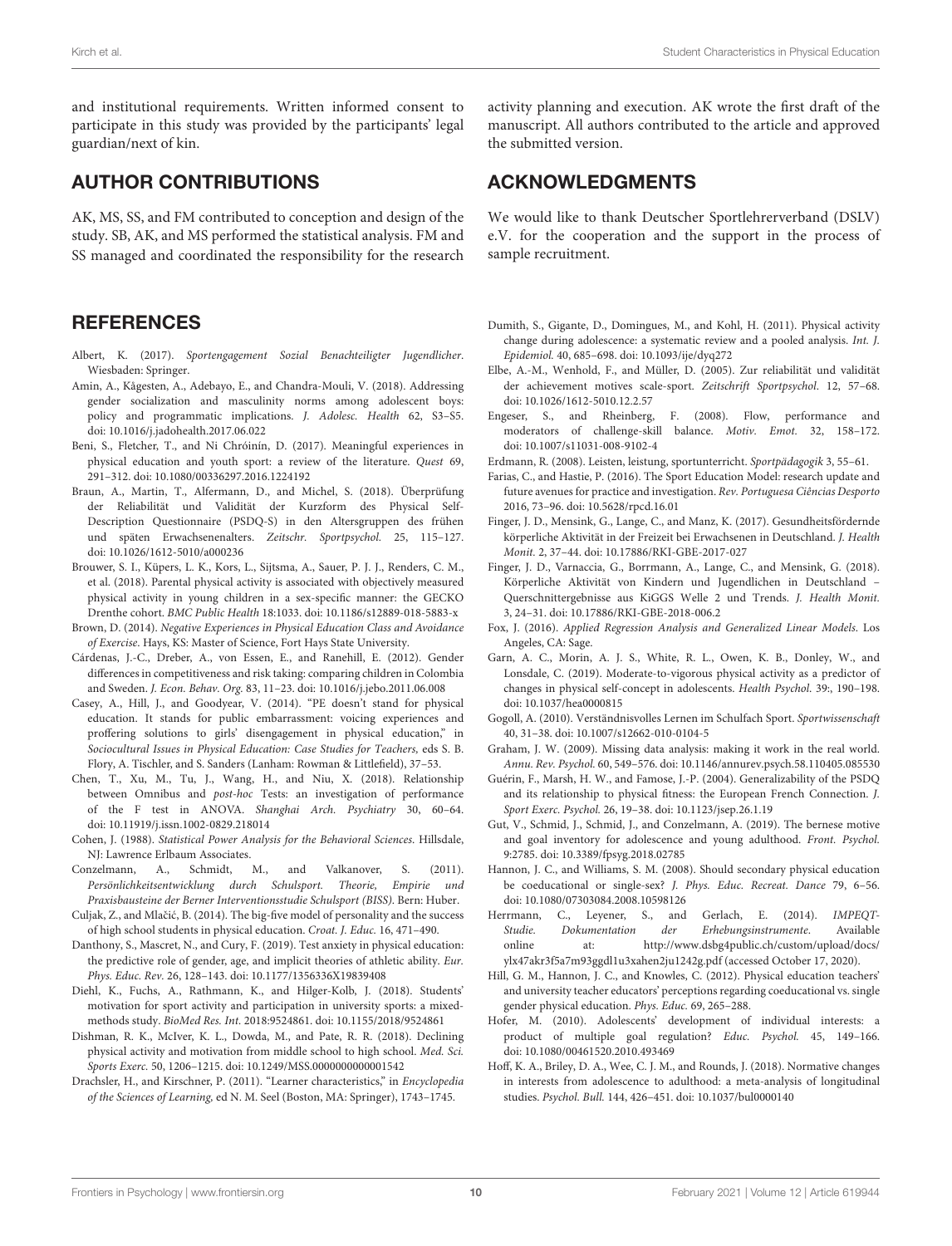- <span id="page-10-7"></span>Hogan, R., Hogan, J., and Roberts, B. W. (1996). Personality measurement and employment decisions: questions and answers. Am. Psychol. 51:469. doi: [10.1037/0003-066X.51.5.469](https://doi.org/10.1037/0003-066X.51.5.469)
- <span id="page-10-25"></span>Huberty, C. J., and Morris, J. D. (1989). Multivariate analysis versus multiple univariate analyses. Psychol. Bull. 105, 302–308. doi: [10.1037/0033-2909.105.2.302](https://doi.org/10.1037/0033-2909.105.2.302)
- <span id="page-10-28"></span>Iimura, S., and Taku, K. (2018). Gender differences in relationship between resilience and big five personality traits in Japanese adolescents. Psychol. Rep. 121, 920–931. doi: [10.1177/0033294117741654](https://doi.org/10.1177/0033294117741654)
- <span id="page-10-46"></span>Inchley, J., Currie, D., Young, T., Samdal, O., Torsheim, T., Augustson, L., et al. (eds.). (2016). Growing up unequal: gender and socioeconomic differences in young people's health and well-being: Health Behaviour in School-Aged Children (HBSC) Study: international report from the 2013/2014 survey. Copenhagen: World Health Organization Regional Office for Europe.
- <span id="page-10-11"></span>Jackson-Kersey, R., and Spray, C. (2013). Amotivation in physical education: relationships with physical self-concept and teacher ratings of attainment. Eur. Phys. Educ. Rev. 19, 289–301. doi: [10.1177/1356336X13495625](https://doi.org/10.1177/1356336X13495625)
- <span id="page-10-12"></span>Jekauc, D., Wagner, M. O., Herrmann, C., Hegazy, K., and Woll, A. (2017). Does physical self-concept mediate the relationship between motor abilities and physical activity in adolescents and young adults? PLoS ONE 12:e0168539. doi: [10.1371/journal.pone.0168539](https://doi.org/10.1371/journal.pone.0168539)
- <span id="page-10-36"></span>Kilpatrick, M., Hebert, E., and Bartholomew, J. (2003). Motivation for physical activity: differentiating motives for sport and exercise participation. J. Sport Exerc. Psychol. 25, S80–S81. doi: [10.3200/JACH.54.2.87-94](https://doi.org/10.3200/JACH.54.2.87-94)
- <span id="page-10-39"></span>Klein, M. (2017). Self-Concept in adolescents: relationship between sport participation, motor performance and personality traits. Sports 5:22. doi: [10.3390/sports5020022](https://doi.org/10.3390/sports5020022)
- <span id="page-10-38"></span>Klomsten, A. T., Skaalvik, E. M., and Espnes, G. A. (2004). Physical selfconcept and sports: do gender differences still exist? Sex Roles 50, 119–127. doi: [10.1023/B:SERS.0000011077.10040.9a](https://doi.org/10.1023/B:SERS.0000011077.10040.9a)
- <span id="page-10-4"></span>Knisel, E., Opitz, S., Wossmann, M., and Ketelhut, K. (2009). Sport motivation and physical activity of students in three European schools. Int. J. Phys. Educ. 46, 40–53.
- <span id="page-10-34"></span>Kolovelonis, A., Goudas, M., Dermitzaki, I., and Kitsantas, A. (2013). Selfregulated learning and performance calibration among elementary physical education students. Eur. J. Psychol. Educ. 28, 685–701. doi: [10.1007/s10212-012-0135-4](https://doi.org/10.1007/s10212-012-0135-4)
- <span id="page-10-9"></span>Komarraju, M., and Karau, S. (2005). The relationship between the Big Five personality traits and academic motivation. Person. Ind. Differ. 39, 557–567. doi: [10.1016/j.paid.2005.02.013](https://doi.org/10.1016/j.paid.2005.02.013)
- <span id="page-10-19"></span>Krapp, A. (2010). "Interesse," in Handwörterbuch Pädagogische Psychologie, 4th Edn. ed D. Rost. (Weinheim: Beltz), 280–290.
- <span id="page-10-17"></span>Kueh, Y. C., Kuan, G., and Morris, T. (2017). The physical activity and leisure motivation scale: a confirmatory study of the Malay language version. Int. J. Sport Exerc. Psychol. 17, 1–16. doi: [10.1080/1612197X.2017.1321029](https://doi.org/10.1080/1612197X.2017.1321029)
- <span id="page-10-23"></span>Kunter, M., Schümer, G., Artelt, C., Baumert, J. R., Klieme, E., Neubrand, M., et al. (2002). PISA 2000: Dokumentation der Erhebungsinstrumente. Berlin: Bildungsforschung.
- <span id="page-10-22"></span>Kupper, K., Krampen, D., Rammstedt, B., and Rohrmann, S. (2019). Kurzversion des Big Five Inventory für Kinder und Jugendliche (BFI-K KJ). Diagnostica 65, 86–96. doi: [10.1026/0012-1924/a000216](https://doi.org/10.1026/0012-1924/a000216)
- <span id="page-10-2"></span>Kurz, D. (2008). Der Auftrag des Schulsports. Sportunterricht 57, 1–8.
- <span id="page-10-33"></span>Lan, W. (2005). Self-monitoring and its relationship with educational level and task importance. Educ. Psychol. 25, 109–127. doi: [10.1080/0144341042000294921](https://doi.org/10.1080/0144341042000294921)
- <span id="page-10-30"></span>Lau, C., and Jin, Q. (2019). Chinese students' group work performance: does team personality composition matter? Educ. Train. 61, 290–309. doi: [10.1108/ET-06-2018-0141](https://doi.org/10.1108/ET-06-2018-0141)
- <span id="page-10-16"></span>Lehnert, K., Sudeck, G., and Conzelmann, A. (2011). BMZI – Berner Motivund Zielinventar im Freizeit- und Gesundheitssport. Diagnostica 57, 146–159. doi: [10.1026/0012-1924/a000043](https://doi.org/10.1026/0012-1924/a000043)
- <span id="page-10-26"></span>Li, H. (2012). A multiple comparison procedure for populations with unequal variances. J. Stat. Theory Appl. 11, 165–181. doi: [10.2307/2287161](https://doi.org/10.2307/2287161)
- <span id="page-10-10"></span>Ljubin-Golub, T., Petričević, E., and Rovan, D. (2019). The role of personality in motivational regulation and academic procrastination. Educ. Psychol. 39, 550–568. doi: [10.1080/01443410.2018.1537479](https://doi.org/10.1080/01443410.2018.1537479)
- <span id="page-10-29"></span>Lodewyk, K. R. (2018). Associations between trait personality, anxiety, self-efficacy and intentions to exercise by gender in high school physical education. Educ. Psychol. 38, 487–501. doi: [10.1080/01443410.2017.1375081](https://doi.org/10.1080/01443410.2017.1375081)
- <span id="page-10-44"></span>Lund, J. L., and Kirk, M. F. (2020). Performance-Based Assessment for Middle and High School Physical Education. Champaign, IL: Human Kinetics.
- <span id="page-10-21"></span>Maaz, K., Trautwein, U., Lüdtke, O., and Baumert, J. (2008). Educational transitions and differential learning environments: how explicit between-school tracking contributes to social inequality in educational outcomes. Child Dev. Persp. 2, 99–106. doi: [10.1111/j.1750-8606.2008.00048.x](https://doi.org/10.1111/j.1750-8606.2008.00048.x)
- <span id="page-10-5"></span>Marques, A., and Gaspar de Matos, M. (2014). Adolescents' physical activity trends over the years: a three-cohort study based on the Health Behaviour in School-aged Children (HBSC) Portuguese survey. BMJ Open 4:e006012. doi: [10.1136/bmjopen-2014-006012](https://doi.org/10.1136/bmjopen-2014-006012)
- <span id="page-10-32"></span>Marsh, H. W., Marco, I. T., and Abcy, F. H. (2002). Cross-cultural validity of the physical self-description questionnaire: comparison of factor structures in Australia, Spain, and Turkey. Res. Q. Exerc. Sport 73, 257–270. doi: [10.1080/02701367.2002.10609019](https://doi.org/10.1080/02701367.2002.10609019)
- <span id="page-10-35"></span>Molanorouzi, K., Khoo, S., and Morris, T. (2015). Motives for adult participation in physical activity: type of activity, age, and gender. BMC Public Health 15:66. doi: [10.1186/s12889-015-1429-7](https://doi.org/10.1186/s12889-015-1429-7)
- <span id="page-10-13"></span>Murcia, J. (2012). Motivation and physical self-concept in physical education: differences by gender. Open Educ. J. 5, 9–17. doi: [10.2174/1874920801205010009](https://doi.org/10.2174/1874920801205010009)
- <span id="page-10-18"></span>Neumann, P., and Balz, E. (2004). Mehrperspektivischer Sportunterricht. Schorndorf: Hofmann.
- <span id="page-10-42"></span>Neyer, F. J., and Asendorpf, J. B. (2018). Psychologie der Persönlichkeit. Berlin, Heidelberg: Springer. doi: [10.1007/978-3-662-54942-1](https://doi.org/10.1007/978-3-662-54942-1)
- <span id="page-10-45"></span>OECD (2019). PISA 2018 Results (Volume I): What Students Know and Can Do. Paris: PISA, OECD Publishing.
- <span id="page-10-20"></span>Otundo, J. O., and Garn, A. C. (2019). Student interest and engagement in middle school physical education: examining the role of needs supportive teaching. Int. J. Educ. Psychol. 8, 137–161. doi: [10.17583/ijep.2019.3356](https://doi.org/10.17583/ijep.2019.3356)
- <span id="page-10-41"></span>Pascoe, M. C., Hetrick, S. E., and Parker, A. G. (2020). The impact of stress on students in secondary school and higher education. Int. J. Adolesc. Youth 25, 104–112. doi: [10.1080/02673843.2019.1596823](https://doi.org/10.1080/02673843.2019.1596823)
- <span id="page-10-40"></span>Patton, G. C., and Viner, R. (2007). Pubertal transitions in health. Lancet 369, 1130–1139. doi: [10.1016/S0140-6736\(07\)60366-3](https://doi.org/10.1016/S0140-6736(07)60366-3)
- <span id="page-10-24"></span>Pituch, K. A., and Stevens, J. (2016). "Assumptions in MANOVA," in Applied Multivariate Statistics for the Social Sciences: Analyses With SAS and IBM's SPSS, eds K. A. Pituch, and J. Stevens (New York, NY: Routledge/Taylor & Francis Group), 219–261.
- <span id="page-10-6"></span>Powell, W., and Kusuma-Powell, O. (2011). How to Teach Now: Five Keys to Personalized Learning in the Global Classroom. Alexandria, VA: ASCD.
- <span id="page-10-8"></span>Rammstedt, B., Danner, D., Soto, C. J., and John, O. P. (2018). Validation of the short and extra-short forms of the Big Five Inventory-2 (BFI-2) and their German adaptations. Euro. J. Psychol. Assess. 36, 11–13. doi: [10.1027/1015-5759/a000481](https://doi.org/10.1027/1015-5759/a000481)
- <span id="page-10-27"></span>Rammstedt, B., and John, O. P. (2005). Kurzversion des big five inventory (BFI-K). Diagnostica [51, 195–206. doi: 10.1026/0012-1924.](https://doi.org/10.1026/0012-1924.51.4.195) 51.4.195
- <span id="page-10-14"></span>Rheinberg, F. (2006). Motivation. Stuttgart: Kohlhammer.
- <span id="page-10-3"></span>Rheinberg, F., and Vollmeyer, R. (2019). Motivation. Stuttgart: Verlag W. Kohlhammer.
- <span id="page-10-15"></span>Schmalt, H.-D. (2003). "Leistungsmotivation im Unterricht: über den Einsatz des LM-Gitters in der Schule," in Diagnostik von Motivation und Selbstkonzept, eds J. Stiensmeier-Pelster, and F. Rheinberg (Göttingen: Hogrefe), 105–138.
- <span id="page-10-43"></span>Schmidt, M., Valkanover, S., Roebers, C., and Conzelmann, A. (2013). Promoting a functional physical self-concept in physical education: evaluation of a 10-week intervention. Eur. Phys. Educ. Rev. 19, 232–255. doi: [10.1177/1356336X13486057](https://doi.org/10.1177/1356336X13486057)
- <span id="page-10-31"></span>Schmitt, D. P., Allik, J., McCrae, R. R., and Benet-Martínez, V. (2007). The geographic distribution of big five personality traits: patterns and profiles of human self-description across 56 nations. J. Cross Cult. Psychol. 38, 173–212. doi: [10.1177/0022022106297299](https://doi.org/10.1177/0022022106297299)
- <span id="page-10-37"></span>Shape America (2014). National Standards & Grade-Level Outcomes for K-12 Physical Education. Champaign, IL: Human Kinetics.
- <span id="page-10-0"></span>Siedentop, D. (2002). Sport education: a retrospective. J. Teach. Phys. Educ. 21. doi: [10.1123/jtpe.2](https://doi.org/10.1123/jtpe.2)
- <span id="page-10-1"></span>Siedentop, D. (2009). Introduction to Physical Education, Fitness, and Sport. Boston: McGraw-Hill.